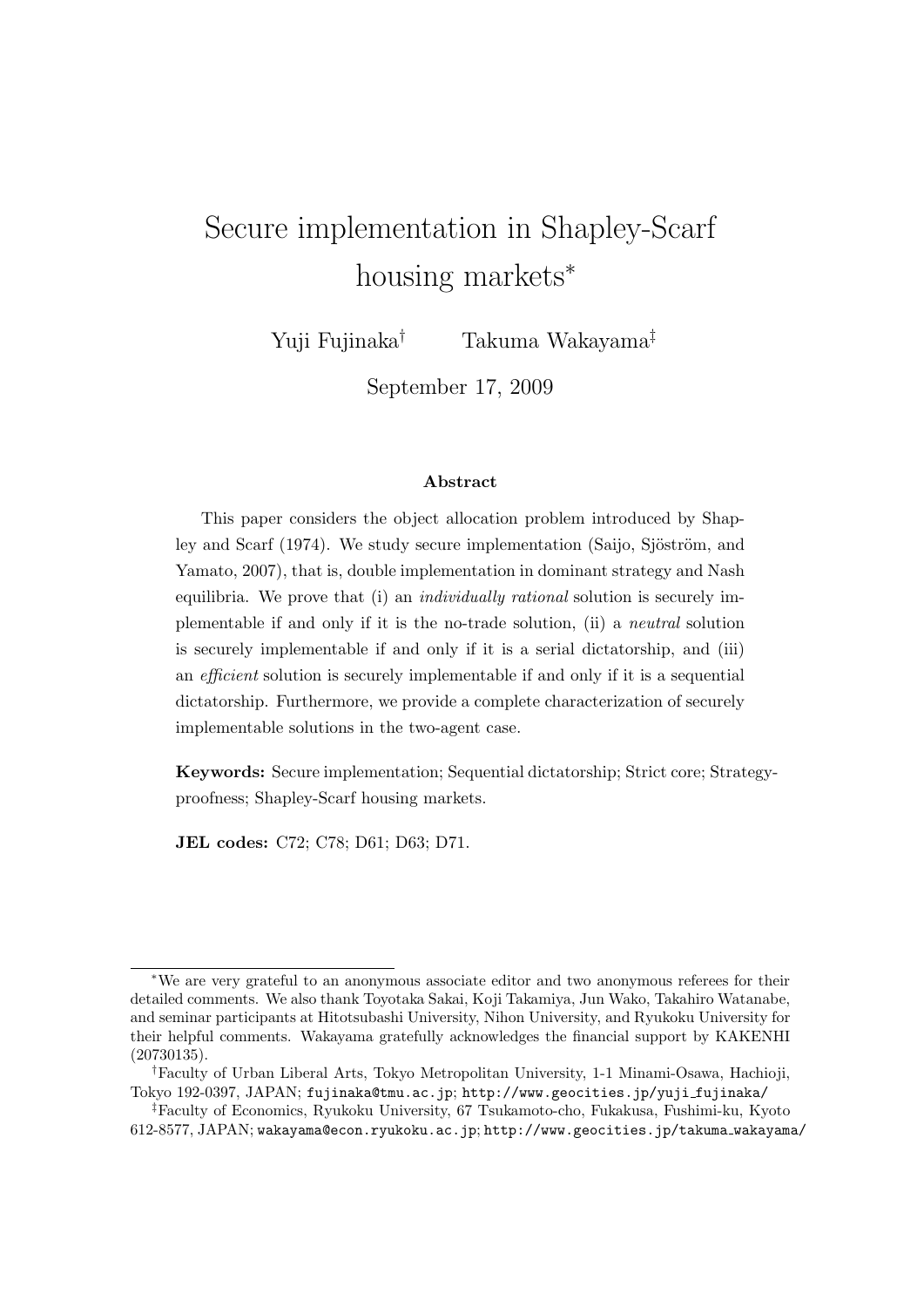# **1 Introduction**

We consider the object allocation problem introduced by Shapley and Scarf (1974) with strict preferences. There is a group of agents, each of whom initially owns one object.<sup>1</sup> A solution reallocates the objects with the condition that each agent consumes one and only one object. Important real-life examples of this model are the assignment of campus housing to students (Abdulkadiroğlu and Sönmez, 1999; Chen and Sönmez, 2002, 2004; and Sönmez and Ünver, 2005) and kidney exchange  $(Roth, Sönmez, and Unver, 2004).$ 

In this context, the "strict core solution" is a central one since it satisfies various desirable properties. Some characterizations of the solution can be found in Ma (1994), Svensson (1999), Takamiya (2001), and Miyagawa (2002). Furthermore, the solution is dominant strategy implementable (Mizukami and Wakayama, 2007) and Nash implementable when there are at least three agents (Sönmez,  $1996$ ). However, these results do not guarantee that the solution is *securely implementable* (Saijo, Sjöström, and Yamato, 2007); note that here, the notion of implementation signifies double implementation in the two equilibrium concepts. Thus, it is natural to raise the following question: Can the strict core solution be securely implemented? In fact, the answer to this question is no (Saijo, Sjöström, and Yamato, 2004, 2007). Based on the result, this paper seeks solutions that can be securely implemented in our model.

Our main results consist of two parts. We first focus on the two-agent case. In this case, we provide a complete characterization of securely implementable solutions; a solution is securely implementable if and only if it is either a constant solution or a "serial dictatorship." By a serial dictatorship, we mean that one agent chooses her best object from among the set of objects, then the second agent chooses his best object from among the set of remaining objects, then the third agent chooses, and so on; the order in which agents make their choices is fixed in advance.

Next, we consider the general case where there are more than two agents. In contrast to the two-agent case, it is hard to characterize the class of securely implementable solutions in the general case. Thus, in the general case, we then pin down smaller classes of securely implementable solutions by adding some properties.

<sup>&</sup>lt;sup>1</sup>In this paper, the sets of agents and objects are fixed. Some studies consider object allocation problems where either the set of agents or the set of objects varies; for instance, Ergin (2000), Ehlers, Klaus, and Pápai (2002), and Ehlers and Klaus (2003a) consider house allocation problems where each agent consumes at most one object, and Klaus and Miyagawa (2001) and Ehlers and Klaus (2003b) consider multiple assignment problems where agents may consume more than one object.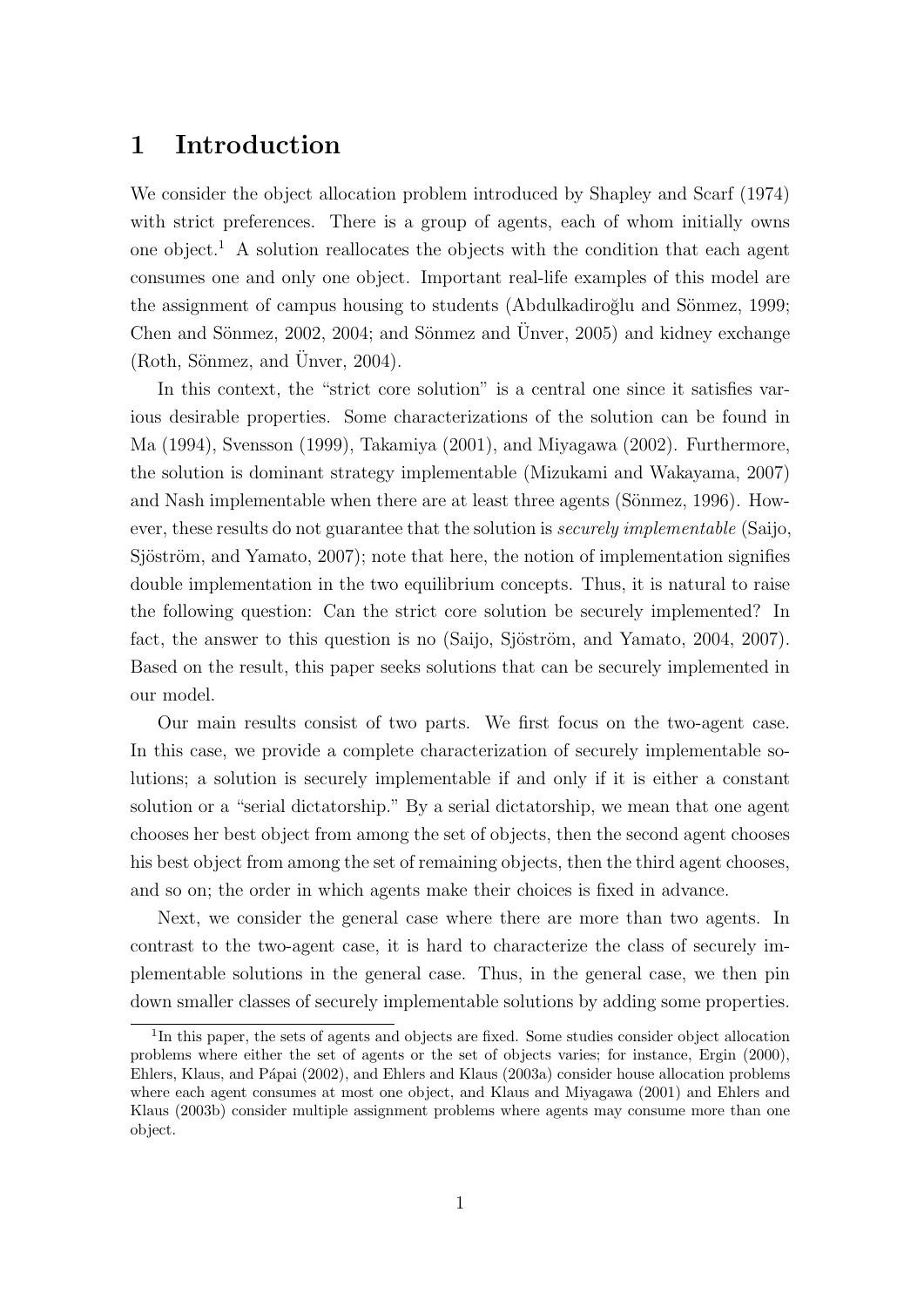First, we show that the "no-trade solution" is the unique securely implementable one that satisfies *individual rationality* (no agent is worse off after trading with other agents). The no-trade solution is the one that selects the initial endowments for each preference profile. Second, we prove that a securely implementable solution satisfies *neutrality* (symmetric treatment of objects) if and only if it is a serial dictatorship. Finally, we establish that an *efficient* solution is securely implementable if and only if it is a "sequential dictatorship." For any sequential dictatorship, there exists the first dictator in every preference profile. However, in contrast to serial dictatorships, in the sequential dictatorship, the second agent, who chooses his best object from among the set of remaining objects, is decided by the choice of the first dictator. Similarly, the third agent is decided by the choices of the previous agents, and so on. As far as we know, ours is the first result that characterizes the class of sequential dictatorships in Shapley-Scarf housing markets.

Our model has a close relationship with multiple assignment problems. Klaus and Miyagawa (2001) show that serial dictatorships are the only ones that satisfy *efficiency* and *strategy-proofness* in the two-agent case. In the general case, Pápai (2001) and Ehlers and Klaus (2003b) characterize sequential dictatorships by means of *efficiency*, *strategy-proofness*, and *non-bossiness*. Their characterizations still hold even if *strategy-proofness* and *non-bossiness* are replaced by secure implementability. On the other hand, it should be noted that the results of Klaus and Miyagawa  $(2001)$ , Pápai  $(2001)$ , and Ehlers and Klaus  $(2003b)$  do not hold in our model. This is because the strict core solution satisfies *efficiency*, *strategy-proofness*, and *nonbossiness*. Therefore, results in multiple assignment problems cannot directly apply to our model.

The rest of the paper is organized as follows: Section 2 provides basic notation and definitions. Section 3 examines the implementability of the strict core solution. Section 4 addresses the two-agent case. Section 5 analyzes the general case. Section 6 concludes the paper. Appendix contains the proofs of the results omitted from the main text.

# **2 Preliminaries**

### **2.1 The model**

We denote the set of *agents* by  $N = \{1, 2, \ldots, n\}$ , where  $2 \leq n < +\infty$ . Each agent *i ∈ N* owns one object, denoted by *i*. Thus, *N* also stands for the set of *objects*.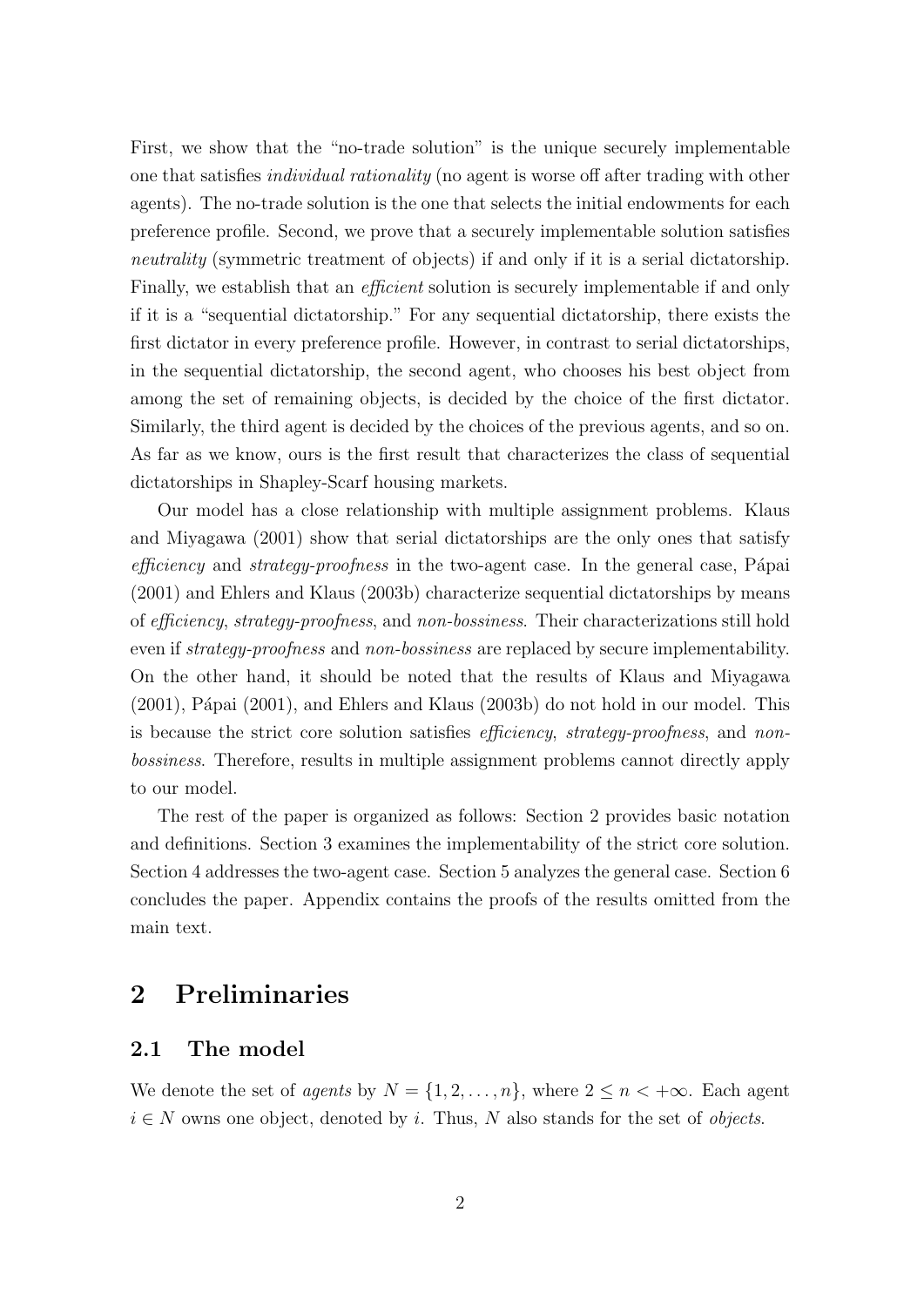Each agent  $i \in N$  has a complete and transitive binary relation  $\succsim_i$  over *N*, i.e., a *preference relation*. We denote the associated strict preference relation by  $\succ_i$  and indifference relation by *∼<sup>i</sup>* . We assume that all preferences are *strict*; i.e., for each *h, k* ∈ *N*, if *h*  $\sim$ <sub>*i*</sub> *k*, then *h* = *k*. Let  $\mathscr P$  denote the set of all strict preferences. A preference profile is a list of preferences  $\succeq \equiv (\succeq_1, \succeq_2, \ldots, \succeq_n) \in \mathscr{P}^N$ . We often denote  $N \setminus \{i\}$  by "*−i*." With this notation,  $(\succsim'_i, \succsim_{-i})$  is the preference profile where agent *i* has  $\succeq'_{i}$  and agent  $j \neq i$  has  $\succeq_{j}$ . Similarly, given  $S \subseteq N$ , we denote  $N \setminus S$ by " $-S$ ," and  $(\succeq_S', \succeq_{-S})$  is the preference profile where each agent  $i \in S$  has  $\succeq'_i$ and each agent  $i \notin S$  has  $\succsim_i$ . We often represent  $\succsim_i$  by an ordered list of objects as follows:

$$
\succsim_i: h_1, h_2, h_3, \ldots
$$

This means that agent *i* prefers object  $h_1$  the most; further, *i* prefers  $h_1$  to  $h_2$ ,  $h_2$  to  $h_3$ , and so on.

An *allocation* is a bijection  $x: N \to N$ . Let  $x(i)$  denote the object allocated to agent  $i \in N$ . For convenience, we use the notation  $x_i$  instead of  $x(i)$ . Let X be the set of allocations.

#### **2.2 Solutions**

A *solution* is a function  $f: \mathscr{P}^N \to X$  that associates an allocation  $x \in X$  with each preference profile  $\succsim \in \mathscr{P}^N$ . Let  $f_i(\succsim)$  denote the object allocated to agent *i* at  $\succsim$ .

Let  $x, y \in X$  and  $S \subseteq N$  with  $S \neq \emptyset$ . Then, *x* weakly dominates *y* via *S* at  $\xi \in \mathscr{P}^N$  if  $S = \bigcup_{i \in S} \{x_i\}$ , and  $x_i \succsim_i y_i$  for each  $i \in S$  and  $x_j \succ_j y_j$  for some  $j \in S$ . The *strict core* for  $\succeq \in \mathscr{P}^N$  is the set of all allocations that are not weakly dominated by any other allocation at  $\sum \in \mathscr{P}^N$ . The *strict core solution* is the solution  $C \colon \mathscr{P}^N \to X$  such that for each  $\succsim \in \mathscr{P}^N$ ,  $C(\succsim)$  is the strict core for  $\succsim^2$ .

A solution *f* is *constant* if there exists  $x \in X$  such that for each  $\geq \in \mathscr{P}^N$ ,  $f(\succsim) = x$ . In particular, we term the constant solution that selects the initial endowments for each preference profile as the *no-trade solution*.

A *permutation*  $\pi$  on *N* is a bijection  $\pi: N \to N$ . Let  $\Pi^N$  denote the set of all permutations on *N*. Given that  $i \in N$  and  $S \subseteq N$ , let  $b(\succeq_i, S)$  be agent *i*'s most preferred object under  $\succsim_i$  in *S*, i.e.,  $b(\succeq_i, S) \in S$  and for each  $h \in S$ ,  $b(\succeq_i, S) \succeq_i h$ . A solution *f* is a *sequential choice function* if for each  $\succsim \in \mathscr{P}^N$ , there exists a

<sup>&</sup>lt;sup>2</sup>Under strict preferences, the strict core is a singleton for every preference profile (Roth and Postlewaite, 1977). Thus, the strict core solution *C* is well-defined.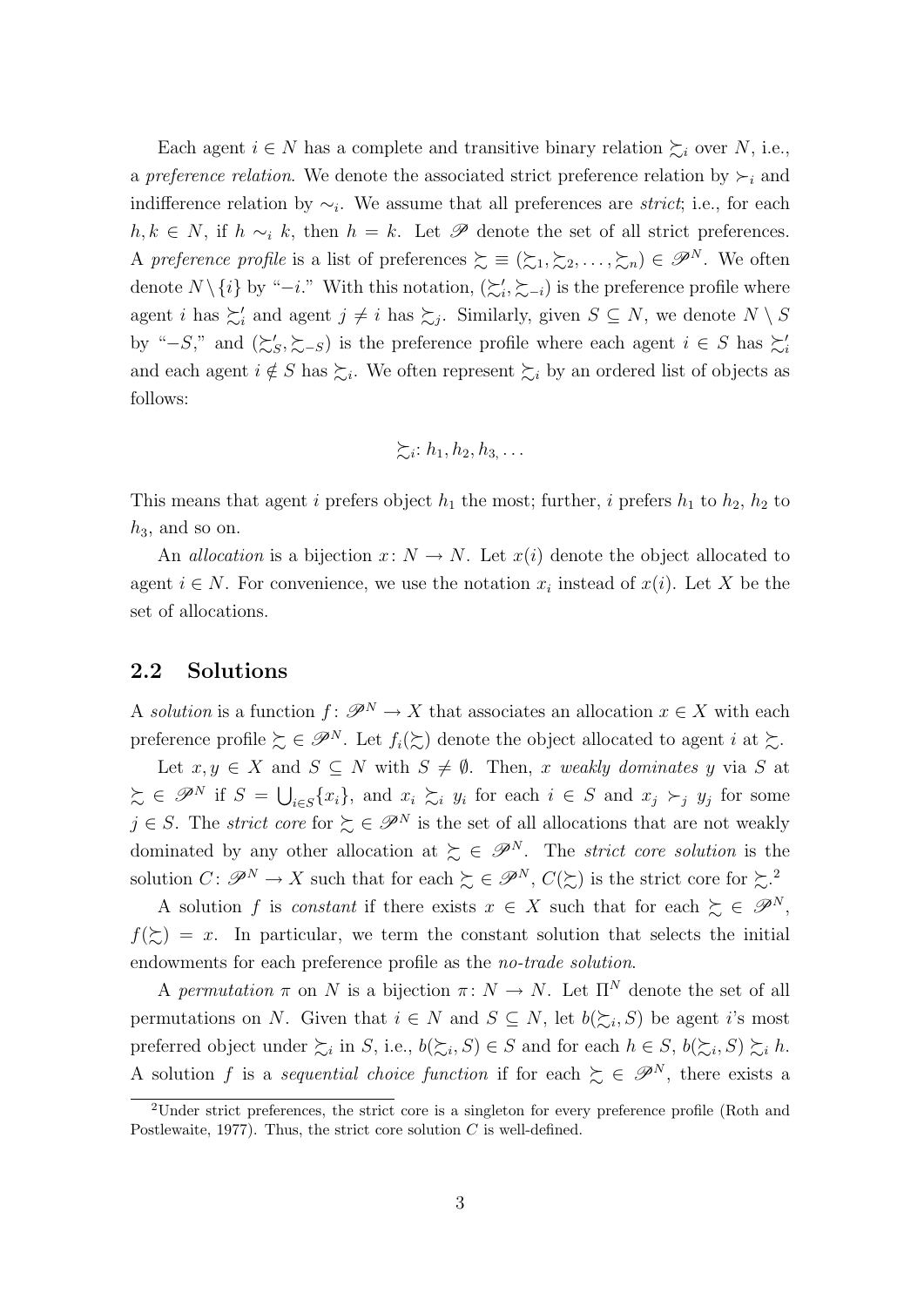permutation  $\pi_{\succ} \in \Pi^N$  such that

$$
f_{\pi_{\Sigma}(1)}(\Sigma) = b(\Sigma_{\pi_{\Sigma}(1)}, N);
$$
  
\n
$$
f_{\pi_{\Sigma}(2)}(\Sigma) = b(\Sigma_{\pi_{\Sigma}(2)}, N \setminus \{f_{\pi_{\Sigma}(1)}(\Sigma)\});
$$
  
\n
$$
f_{\pi_{\Sigma}(3)}(\Sigma) = b(\Sigma_{\pi_{\Sigma}(3)}, N \setminus [\{f_{\pi_{\Sigma}(1)}(\Sigma)\} \cup \{f_{\pi_{\Sigma}(2)}(\Sigma)\}]);
$$
  
\n
$$
\vdots
$$
  
\n
$$
f_{\pi_{\Sigma}(n)}(\Sigma) = b\left(\Sigma_{\pi_{\Sigma}(n)}, N \setminus \left[\bigcup_{i=1}^{n-1} \{f_{\pi_{\Sigma}(i)}(\Sigma)\}\right]\right).
$$

We then say that  $\pi_{\succeq}(i)$  is the *i*-th dictator at  $\succeq$ .

The class of sequential dictatorships is a subclass of sequential choice functions. For any sequential dictatorship, there exists a unique first dictator who chooses her best object in every preference profile. However, the second dictator, who chooses his best object from among the set of remaining objects, is decided by the choice of the first dictator. Similarly, the next dictator is decided by the choices of the previous dictators. Formally, a solution *f* is a *sequential dictatorship* if it is a sequential choice function that satisfies the following properties: for each  $\succsim, \succsim' \in \mathscr{P}^N$ , (i)  $\pi_{\succsim}(1)$  $\pi_{\succeq'}(1)$  and (ii) for each  $j \in N \setminus \{1\}$ , if  $\pi_{\succeq}(i) = \pi_{\succeq'}(i)$  and  $f_{\pi_{\succeq}(i)}(\succeq) = f_{\pi_{\succeq'}(i)}(\succeq')$  for each  $i \in \{1, 2, \ldots, j-1\}$ , then  $\pi_{\geq}(j) = \pi_{\geq'}(j)$ .

The class of serial dictatorship is a subclass of sequential dictatorships. For any serial dictatorship, the order in which an agent chooses an object from the set of remaining objects is fixed. That is, the order does not depend on the choices of the previous dictators. Formally, a solution *f* is a *serial dictatorship* if it is a sequential dictatorship and there exists  $\bar{\pi} \in \Pi^N$  such that for each  $\succsim \in \mathscr{P}^N$ ,  $\pi_{\succsim} = \bar{\pi}$ .

### **2.3 Axioms and implementation**

We now define our central axioms. The first axiom is a voluntary participation condition, according to which no agent receives an object that she considers worse than her endowment.

*Individual rationality*: For each  $\sum \in \mathscr{P}^N$  and each  $i \in N$ ,  $f_i(\sum \sum \sum_i i$ .

The next axiom states that it is impossible to render an agent better off without rendering someone else worse off.

*Efficiency*: For each  $\geq \in \mathscr{P}^N$ , there does not exist  $x \in X$  such that  $x_i \geq_i f_i(\geq)$ for each  $i \in N$  and  $x_j \succ_j f_j(\succsim)$  for some  $j \in N$ .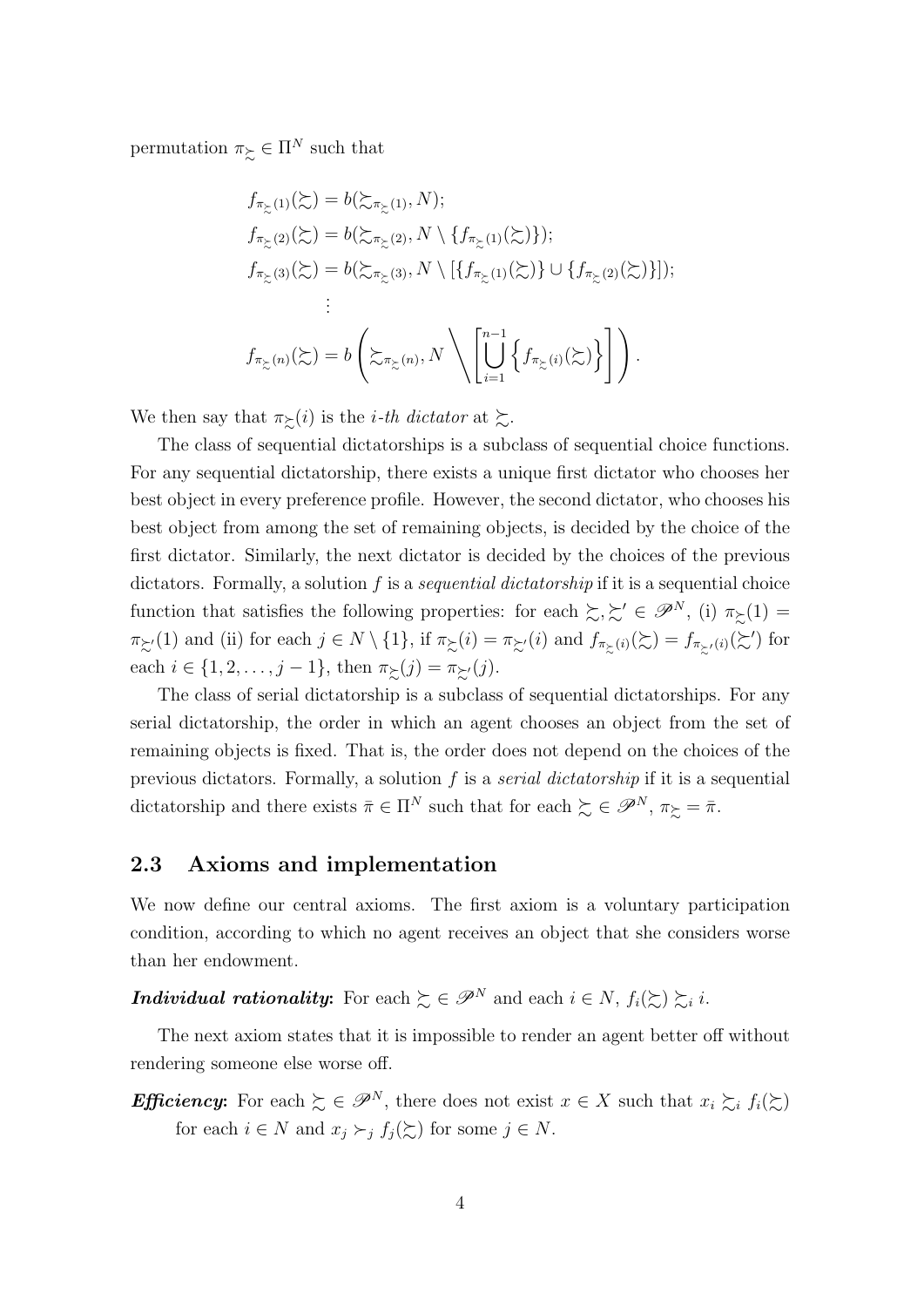The last axiom states that a solution is defined independently of the names of the objects. For each  $\succeq \in \mathscr{P}^N$  and each  $\pi \in \Pi^N$ , let  $T(\succeq, \pi)$  be a preference profile  $\succsim'$  such that for each  $i, j, k \in N$ ,

$$
j \succsim_i k \iff \pi(j) \succsim'_i \pi(k).
$$

*Neutrality*: For each  $\sum \in \mathscr{P}^N$ , each  $\pi \in \Pi^N$ , and each  $i \in N$ ,  $f_i(T(\sum \pi))$  $\pi(f_i(\succcurlyeq))$ .

We next define some notions of implementation. Let  $M \equiv M_1 \times M_2 \times \cdots \times M_n$ be the *message space* where *M<sup>i</sup>* is agent *i*'s message space. A *mechanism* is a pair  $\Gamma = (M, g)$ , where  $g: M \to X$  is an *outcome function*. For each  $\succeq \in \mathscr{P}^N$ , let **NE<sup>Γ</sup>(** $\succsim$ ) and **DSE<sup>Γ</sup>(** $\succsim$ ) denote the sets of Nash equilibrium and dominant strategy equilibrium allocations of  $\Gamma$  at  $\succeq \in \mathscr{P}^N$  respectively.

A solution *f* is *Nash implementable* if there is a mechanism Γ such that for each  $\xi \in \mathscr{P}^N$ ,  $f(\xi) = \mathbf{NE}^{\Gamma}(\xi)$ . By  $L(h, \xi_i) \equiv \{k \in N : h \xi_i, k\}$ , we denote that agent *i*'s *lower contour set* of object  $h \in N$  at  $\succeq_i \in \mathscr{P}$ . Maskin (1999) shows that the following axiom is necessary and almost sufficient for Nash implementation.

*Monotonicity*: For each  $\sum_i \sum' \in \mathscr{P}^N$ , if  $L(f_i(\sum_i), \sum_i) \subseteq L(f_i(\sum_i), \sum'_i)$  for each  $i \in N$ , then  $f(\succsim) = f(\succsim')$ .

That is, *monotonicity* states that if an allocation x is chosen for  $\gtrsim$  and another preference profile  $\succsim'$  is obtained by expanding each agent's lower contour set at  $x_i$ , then *x* is also chosen for  $\succsim'$ .

A solution *f* is *dominant strategy implementable* if there is a mechanism Γ such that for each  $\zeta \in \mathscr{P}^N$ ,  $f(\zeta) = \mathbf{DSE}(\zeta)$ . Mizukami and Wakayama (2007) show that the following axiom is necessary and sufficient for dominant strategy implementation in many economic environments.

# *Strategy-proofness*: For each  $\succsim \in \mathscr{P}^N$ , each  $i \in N$ , and each  $\succsim_i' \in \mathscr{P}$ ,  $f_i(\succsim_i) \succsim_i i$  $f_i(\succsim_i', \succsim_{-i}).$

That is, *strategy-proofness* states that no agent can obtain a benefit by misrepresenting her preferences.

Although *strategy-proofness* and dominant strategy implementability are desirable requirements in the light of robust mechanism design, Saijo, Sjöström, and Yamato (2007) show that many *strategy-proof* (and dominant strategy implementable) solutions admit multiple Nash equilibrium outcomes that are different from the "true"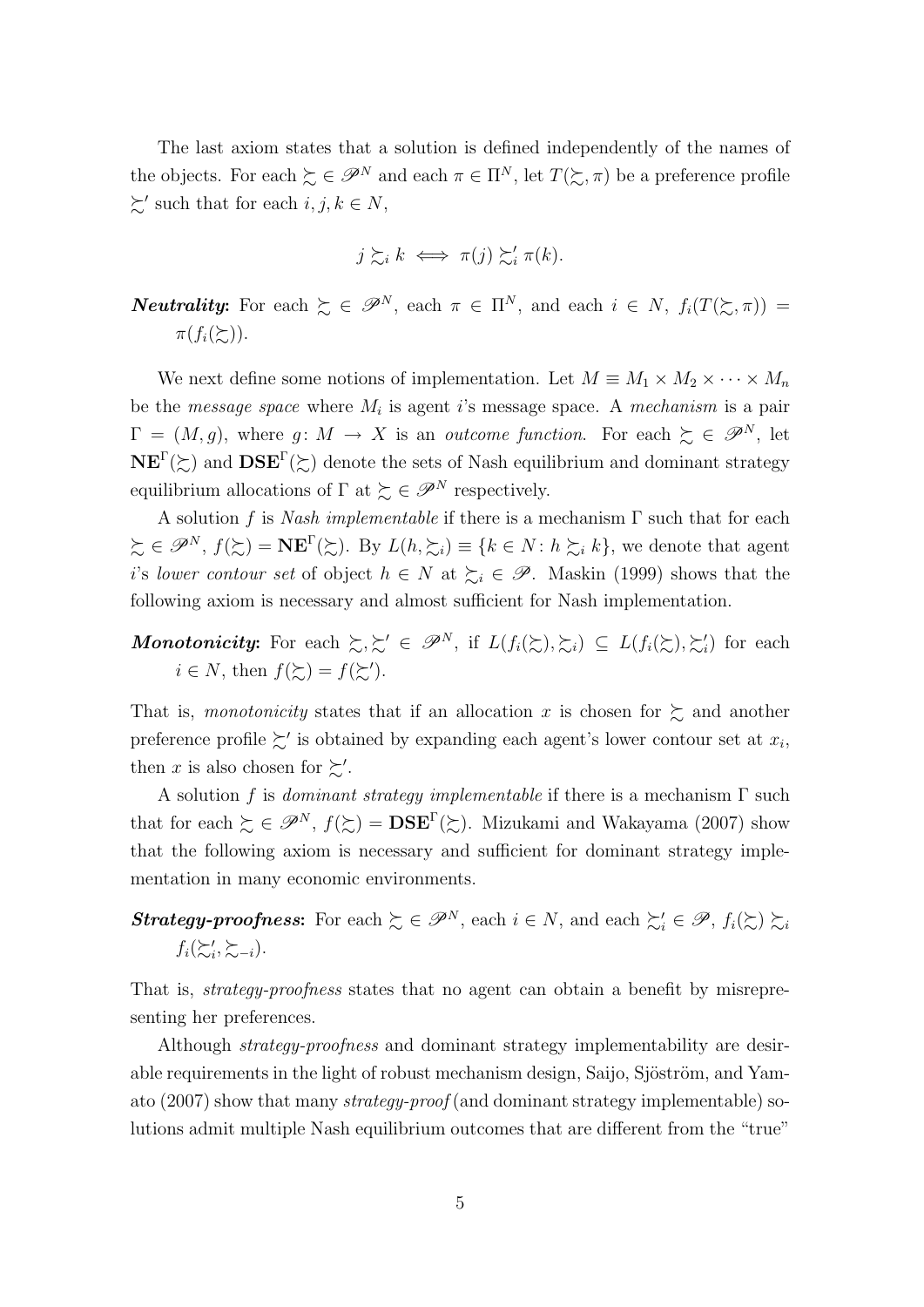outcome, thereby making these solutions somewhat ineffective. In other words, the existence of "bad" Nash equilibria prevents *strategy-proof* solutions from working effectively. The results of the experiments conducted by Cason, Saijo, Sjöström, and Yamato (2006) support this fact.<sup>3</sup> Therefore, Saijo, Sjöström, and Yamato (2006) developed a new concept, namely, *secure implementation*. It states that a solution is securely implementable if there exists a mechanism that implements it through dominant strategy equilibria and if the set of dominant strategy equilibrium outcomes coincides with the set of Nash equilibrium outcomes. Formally, a solution is *securely implementable* if there exists a mechanism  $\Gamma$  such that for each  $\succeq \in \mathscr{P}^N$ ,  $f(\succsim) = \mathbf{NE}^{\Gamma}(\succsim) = \mathbf{DSE}^{\Gamma}(\succsim)$ . Saijo, Sjöström, and Yamato (2007) provide a characterization of the class in the abstract setting on the basis of *strategy-proofness* and the following additional axiom:<sup>4</sup>

*Rectangular property*: For each  $\sum \zeta' \in \mathscr{P}^N$ , if  $f_i(\zeta') = f_i(\zeta_i, \zeta'_{-i})$  for each  $i \in N$ , then  $f(\succsim) = f(\succsim')$ .

**Proposition 1 (Saijo, Sjöström, and Yamato, 2007).** A solution is securely *implementable if and only if it satisfies strategy-proofness and the rectangular property.*

Before closing this section, we will discuss the relationships among axioms that are often studied in the literature. It is well known that *monotonicity* and *strategyproofness* are related to each other in many economic environments. In fact, *monotonicity* implies *strategy-proofness*. However, the converse does not hold. Takamiya (2001) shows that the gap between the two aforementioned axioms is filled by the next axiom. This axiom states that when each agent unilaterally changes her preference report, she cannot influence the total allocation without changing her own consumption.

*Non-bossiness*: For each  $\succeq \in \mathscr{P}^N$ , each  $i \in N$ , and each  $\succeq'_i \in \mathscr{P}$ , if  $f_i(\succeq) =$  $f_i(\succsim_i', \succsim_{-i})$ , then  $f(\succsim_i') = f(\succsim_i', \succsim_{-i})$ .

It has been shown that *non-bossiness* and *strategy-proofness* together imply a coalitional version of *strategy-proofness*, which states that no group of agents can

<sup>&</sup>lt;sup>3</sup>The laboratory experiment demonstrates that subjects play dominant strategies more frequently in a securely implementable solution, rather than in a non-securely implementable solution.

<sup>4</sup>Mizukami and Wakayama (2009) provide an alternative characterization of securely implementable solutions.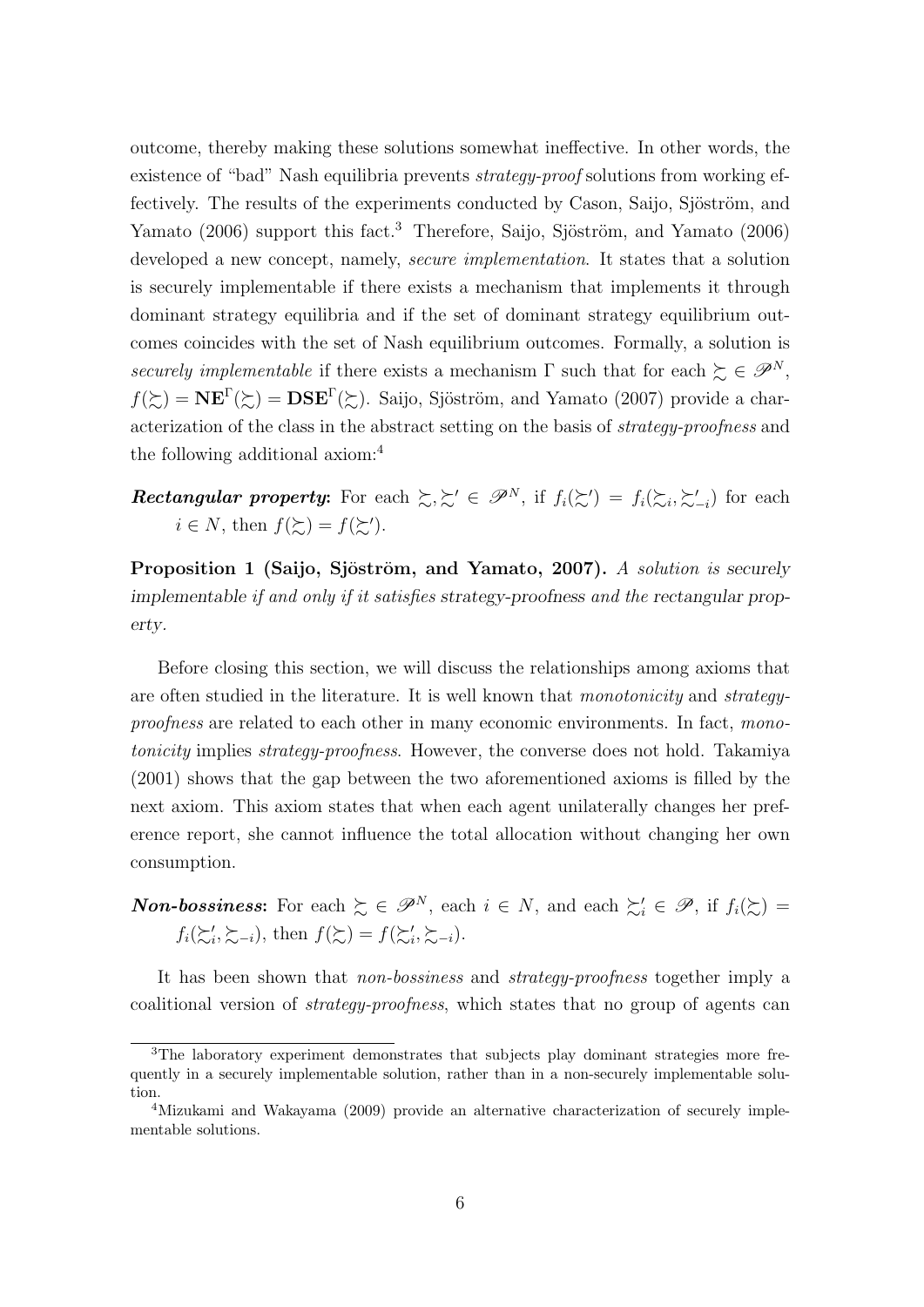gain by collusively misrepresenting their preferences. This can be formally explained as follows:

*Coalitionally strategy-proofness*: There exists no  $S \subseteq N$  with  $S \neq \emptyset$ ,  $\succsim \in \mathscr{P}^N$ , and  $\succsim'_{S} \in \mathscr{P}^{S}$  such that (i)  $f_i(\succeq'_{S}, \succeq_{-S}) \succeq_i f_i(\succeq)$  for each  $i \in S$ , and (ii)  $f_j(\succsim'_S, \succsim_{-S}) \succ_j f_j(\succsim)$  for some  $j \in S$ .

Takamiya (2001) shows that the converse holds in Shapley-Scarf housing markets with strict preferences. The above discussions can be summarized as follows:

**Fact 1 (Takamiya, 2001).** *The following three statements are equivalent:*

- *• A solution f satisfies strategy-proofness and non-bossiness.*
- *• A solution f satisfies coalitionally strategy-proofness.*
- *• A solution f satisfies monotonicity.*

It should be noted that *non-bossiness* is much weaker than the *rectangular property*.

**Fact 2 (Saijo, Sjöström, and Yamato, 2007).** If a solution satisfies the rectan*gular property, then it satisfies non-bossiness.*

From Proposition 1 and Facts 1 and 2, one might infer that the class of securely implementable solutions is equivalent to the class of *coalitionally strategy-proof* solutions. Clearly, secure implementability implies *coalitionally strategy-proofness* and *monotonicity*.

**Fact 3.** *If a solution is securely implementable, then it satisfies coalitionally strategyproofness and monotonicity.*

*Proof.* It immediately follows from Proposition 1 and Facts 1 and 2.

 $\Box$ 

However, the converse of Fact 3 does not hold. The strict core solution does not satisfy the *rectangular property*, although it satisfies *coalitionally strategy-proofness* and *monotonicity*. 5

<sup>5</sup>The fact that the strict core solution does not satisfy the *rectangular property* will be established in the next section.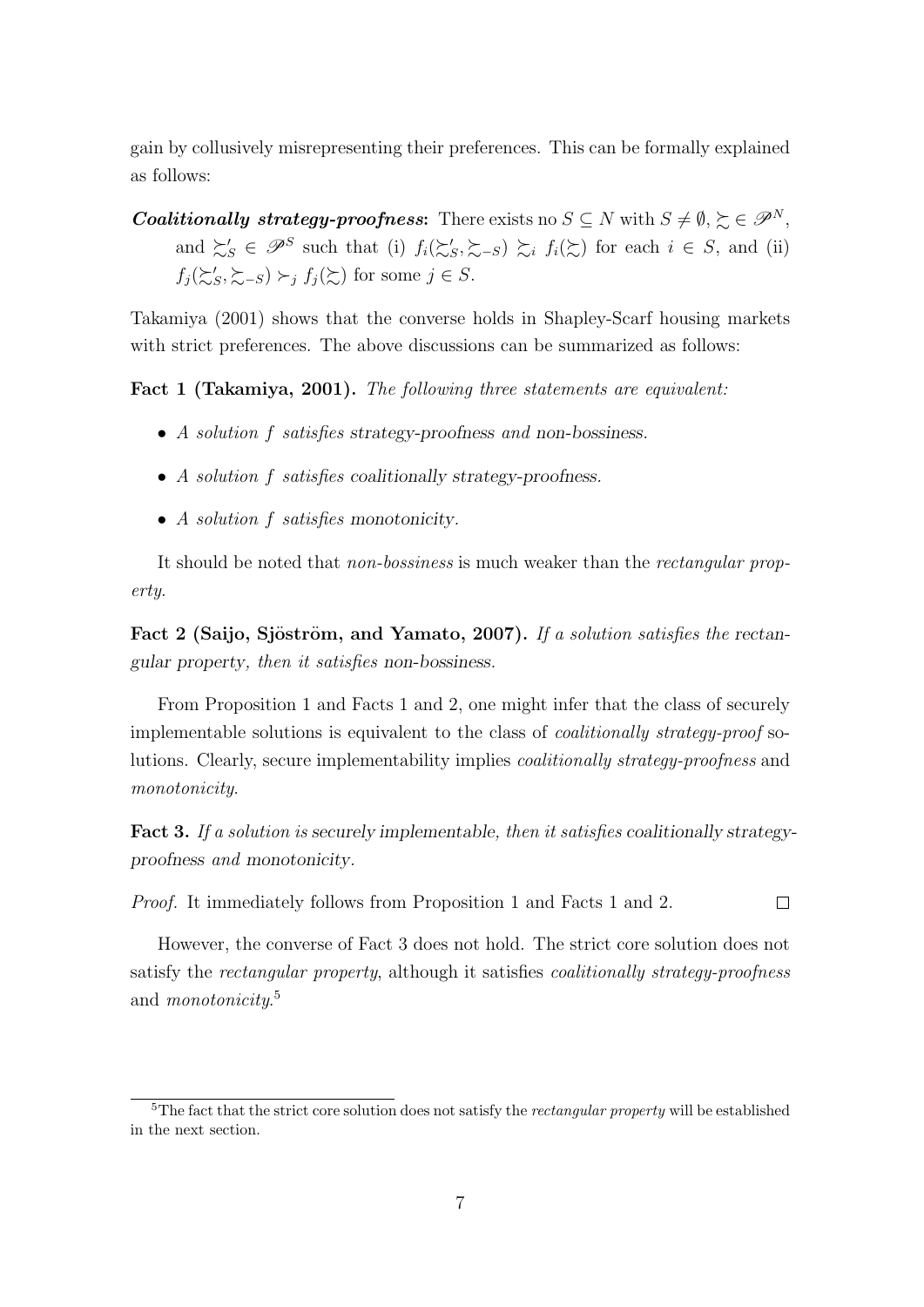### **3 Implementability of the strict core solution**

This section examines the implementability of the strict core solution, which is the central solution in our model because it satisfies the desirable axioms introduced in Section 2 (except for *neutrality* and the *rectangular property*) (Roth, 1982; Bird, 1984). Nash implementability of the strict core solution has been studied by Sömmez (1996). He establishes that the strict core solution is Nash implementable whenever there are more than three agents.<sup>6</sup> Thus, we discuss the dominant strategy implementability and secure implementability of the solution.

We first consider the dominant strategy implementability. To the best of our knowledge, no one has previously attempted to explicitly identify the dominant strategy implementability of the strict core solution. In order to establish it, we will exploit the result of Mizukami and Wakayama (2007). They show that if a solution satisfies *strategy-proofness* and the following axiom, then it is dominant strategy implemented by its associated direct revelation mechanism (see Theorem 2 in Mizukami and Wakayama, 2007).

*Quasi-strong-non-bossiness*: For each  $\succsim \in \mathscr{P}^N$ , each  $i \in N$ , and each  $\succsim_i' \in \mathscr{P}$ , if  $f_i(\mathcal{E}_i, \mathcal{E}_{-i}'') \sim_i f_i(\mathcal{E}'_i, \mathcal{E}_{-i}'')$  for each  $\mathcal{E}_{-i}'' \in \mathscr{P}^{N\setminus\{i\}},$  then  $f(\mathcal{E}) = f(\mathcal{E}'_i, \mathcal{E}_{-i}).$ 

**Proposition 2.** *The strict core solution is dominant strategy implemented by its associated direct revelation mechanism.*

*Proof.* It suffices to show that the strict core solution *C* satisfies *quasi-strong-non*bossiness. Let  $\succsim \in \mathscr{P}^N$ ,  $i \in N$ , and  $\succsim_i \in \mathscr{P}$  be such that  $C_i(\succsim_i, \succsim_{-i}'') \sim_i C_i(\succsim_i', \succsim_{-i}'')$ for each  $\succsim_{-i}'' \in \mathscr{P}^{N\setminus\{i\}}$ . Since preferences are strict,  $C_i(\succsim_{i}, \succsim_{-i}'') = C_i(\succsim_{i}', \succsim_{-i}'')$  for each  $\sum_{i=1}^{n} \in \mathscr{P}^{N\setminus\{i\}}$ . Thus,  $C_i(\succsim) = C_i(\succsim_i', \succsim_{-i})$ . Since C satisfies non-bossiness,  $C(\succsim) = C(\succsim_i', \succsim_{-i}).$  $\Box$ 

The solution is not only dominant strategy implementable, but also Nash implementable, when there are at least three agents. Thus, one might conjecture that it is securely implementable. However, Saijo, Sjöström, and Yamato (2004) show that the strict core solution is *not* securely implementable.<sup>7</sup> To see this, consider the following example:

<sup>&</sup>lt;sup>6</sup>In the two-agent case, the strict core solution cannot be Nash implementable. The proof of this result is available upon request.

 $7\,\text{Saijo},$  Sjöström, and Yamato (2004) illustrate this for the two-agent case. However, we can see that the strict core solution is not even Nash implementable in the two-agent case. On the other hand, it is Nash implementable when there are at least three agents. Thus, it is not clear as to whether the strict core solution is securely implementable when there are three or more agents.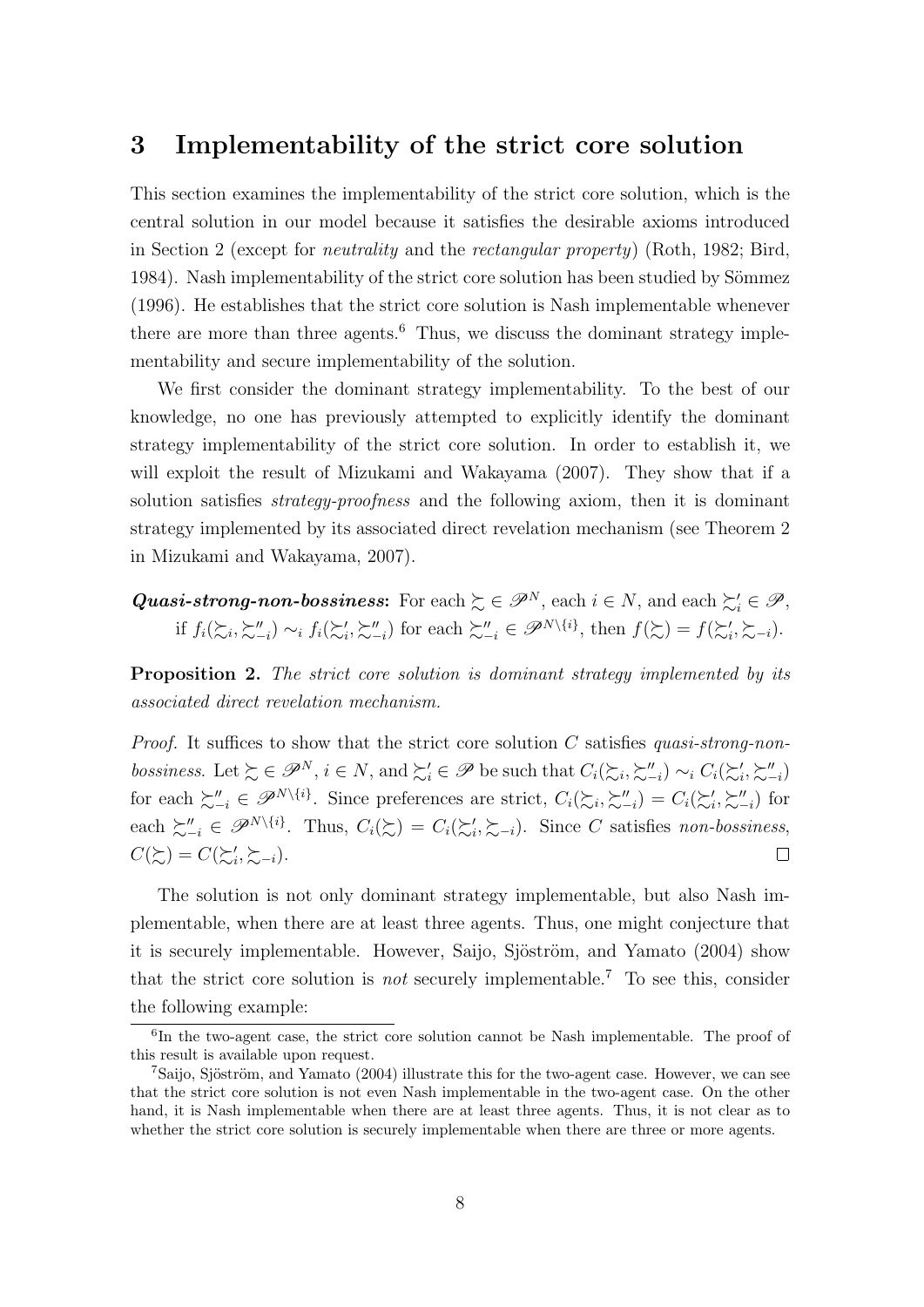**Example 1.** Suppose that  $N = \{1, 2, 3\}$ . Let  $\succeq \in \mathscr{P}^N$  and  $\succeq'_1, \succeq'_2 \in \mathscr{P}$  be such that

$$
\Sigma_1
$$
: 1, 2, 3;  $\Sigma'_1$ : 2, 1, 3;  
\n $\Sigma_2$ : 1, 2, 3;  $\Sigma'_2$ : 2, 1, 3;  
\n $\Sigma_3$ : 3, 2, 1.

Then,

$$
C(\mathcal{L}_1, \mathcal{L}_2, \mathcal{L}_3) = C(\mathcal{L}_1, \mathcal{L}_2', \mathcal{L}_3) = C(\mathcal{L}_1', \mathcal{L}_2', \mathcal{L}_3) = (1, 2, 3);
$$
  

$$
C(\mathcal{L}_1', \mathcal{L}_2, \mathcal{L}_3) = (2, 1, 3).
$$

Since  $C(\mathcal{L}_1, \mathcal{L}_2', \mathcal{L}_3) = C(\mathcal{L}_1', \mathcal{L}_2', \mathcal{L}_3)$  and  $C(\mathcal{L}_1, \mathcal{L}_2', \mathcal{L}_3) = C(\mathcal{L}_1, \mathcal{L}_2, \mathcal{L}_3)$ , the *rectangular property* requires that  $C(\succsim_1, \succsim'_2, \succsim_3) = C(\succsim'_1, \succsim_2, \succsim_3)$ . However, since  $C(\succsim_1, \succsim'_2, \succsim_3) \neq C(\succsim'_1, \succsim_2, \succsim_3)$ , the strict core solution violates the *rectangular property* and is thus not securely implementable.<sup>8</sup>

Thus, this paper seeks to identify the solutions that are securely implementable.

### **4 The two-agent case**

In this section, we consider the two-agent case. For each  $i \in N$ , let

$$
\begin{aligned}\n \sum_{i=1}^{12} & \vdots & 1, 2; \\
 \sum_{i=1}^{21} & \vdots & 2, 1.\n \end{aligned}
$$

Proposition 3 provides a complete characterization of the class of solutions satisfying *strategy-proofness* and the *rectangular property* in the two-agent case.

**Proposition 3.** *Assume*  $n = 2$ . *A solution satisfies strategy-proofness and the rectangular property if and only if it is either a constant solution or a serial dictatorship.*

*Proof.* It is easy to verify the "if" part. We prove the "only if" part below. Let f be a solution satisfying the two axioms. We now discuss the following two cases:

<sup>8</sup>This can be directly derived from Theorem 2 in our paper.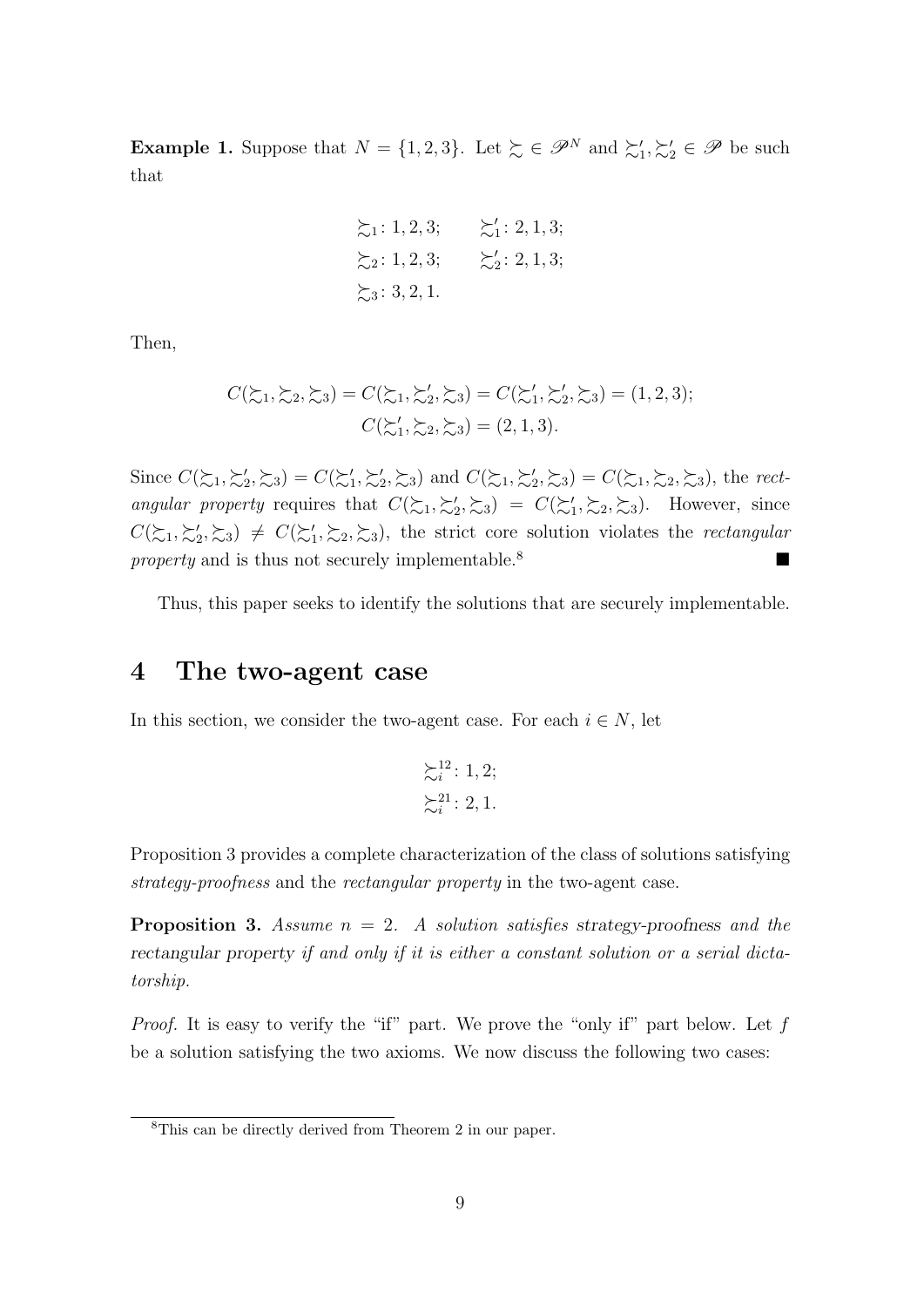**Case 1:**  $f(\sum_{1}^{12})$  $\begin{array}{c} \n12 \overline{\smash)22} \ \n1 \overline{\smash)22} \ \n\end{array}$  $\mathbf{A}^{(2)}_2 = (1,2)$ . If  $f(\mathbf{a}^{12}, \mathbf{a}^{21}) = (2,1)$ , then  $f_2(\mathbf{a}^{12}, \mathbf{a}^{21}) > 1$  $f_2(\succsim_1^{12}, \succsim_2^{12})$ , which is in violation of *strategy-proofness*. Therefore,  $f(\succsim_1^{12}, \succsim_2^{21})$ (1*,* 2).

We first consider the case  $f(\mathcal{L}_1^{21}, \mathcal{L}_2^{12}) = (1, 2)$ . By the *rectangular property*,  $f(\mathcal{L}_1^{21}, \mathcal{L}_2^{21}) = (1, 2)$ . Hence, *f* is constant.

Next, we consider the case  $f(\succ_{1}^{21}, \succ_{2}^{12}) = (2, 1)$ . If  $f(\succ_{1}^{21}, \succ_{2}^{21}) = (1, 2)$ , then, by the *rectangular property*,  $f(\geq_1^{21}, \geq_2^{12}) = (1, 2)$ . This is a contradiction. Therefore,  $f(\mathbb{Z}_1^2, \mathbb{Z}_2^2) = (2, 1)$ . Then,  $f_1(\mathbb{Z}) = b(\mathbb{Z}_1, N)$  for each  $\mathbb{Z} \in \mathscr{P}^N$ . This implies that *f* is a serial dictatorship.

**Case 2:**  $f(\sum_{1}^{12})$  $\begin{array}{c} \n12 \overline{\smash)22} \ \n1 \overline{\smash)22} \ \n\end{array}$  $\binom{12}{2}$  = (2, 1). By an argument similar to that in Case 1, we have that  $f$  is either a constant solution or a serial dictatorship.  $\Box$ 

The two axioms in Proposition 3 are independent. It is easily verifiable that the strict core solution satisfies *strategy-proofness* but violates the *rectangular property*. The following solution satisfies the *rectangular property* but violates *strategyproofness*: for each  $\succeq \in \mathscr{P}^N$ ,

$$
f(\succsim) = \begin{cases} (2,1) & \text{if } \succsim = (\succsim_1^{12}, \succsim_2^{21}); \\ C(\succsim) & \text{otherwise.} \end{cases}
$$

By Proposition 1, we immediately obtain the characterization of the class of securely implementable solutions in the two-agent case.

**Theorem 1.** *Assume*  $n = 2$ *. A solution is securely implementable if and only if it is either a constant solution or a serial dictatorship.*

Considering other axioms, we obtain the following corollary:

**Corollary 1.** *Assume*  $n = 2$ *.* 

- 1. *An individually rational solution is securely implementable if and only if it is the no-trade solution.*
- 2. *A neutral solution is securely implementable if and only if it is a serial dictatorship.*
- 3. *An efficient solution is securely implementable if and only if it is a serial dictatorship.*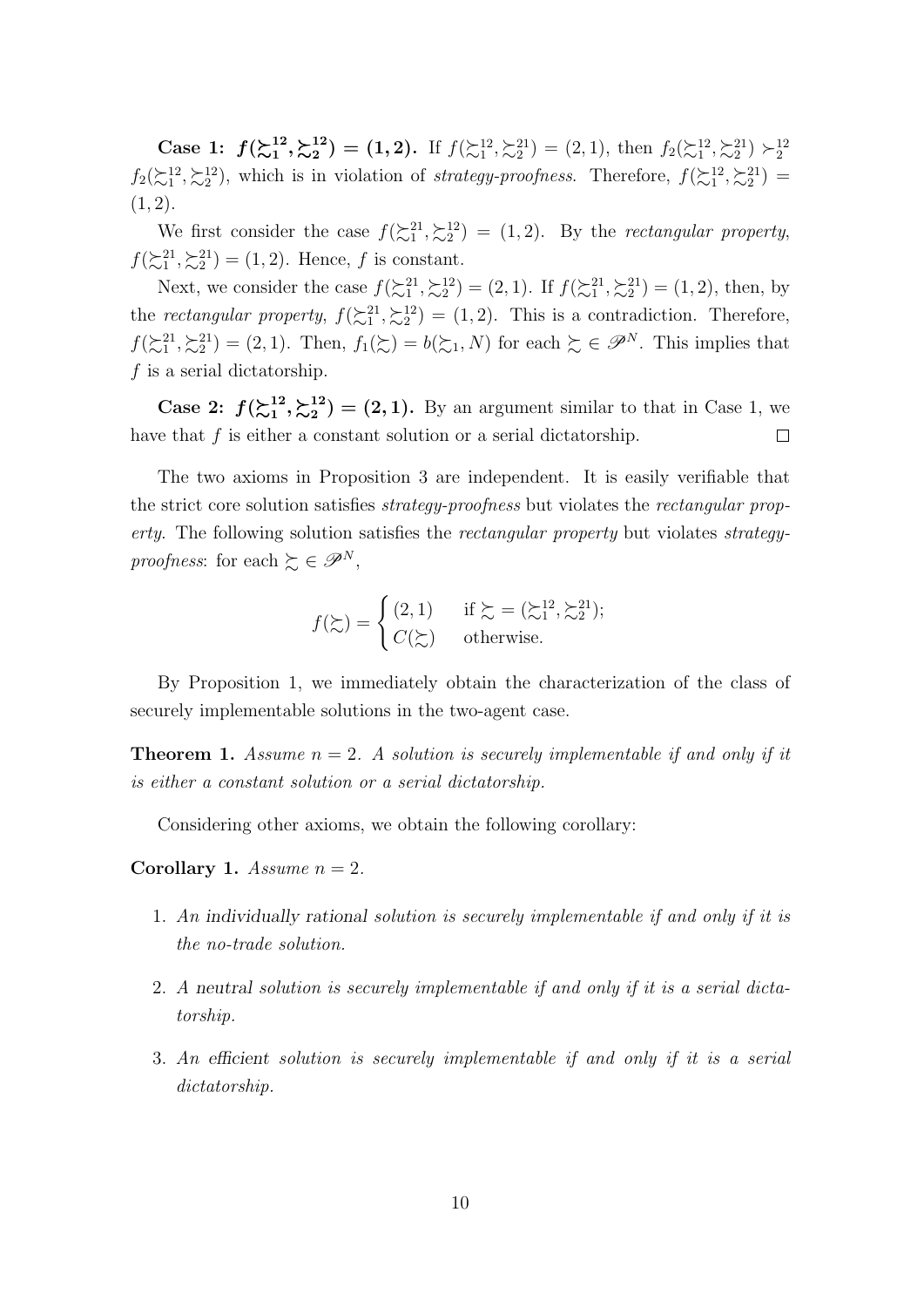### **5 The general case**

In contrast to the two-agent case, in the general case where there are more than two agents, there exists a securely implementable solution other than constant solutions and serial dictatorships. To verify this, consider the following example:

**Example 2.** Let  $N = \{1, 2, 3\}$ . Let f be a solution satisfying the following: for each  $\succeq$  ∈  $\mathscr{P}^N$ ,

$$
f(\succsim) = \begin{cases} (2,1,3) & \text{if } 1 \succ_2 3; \\ (2,3,1) & \text{if } 3 \succ_2 1. \end{cases}
$$

It is easy to see that the solution is securely implementable.

It would be expected that there are a lot of securely implementable solutions in the general case. In fact, as we will see later, in the general case, there are several different types of securely implementable solutions. Thus, the main purpose of this section is to characterize the class of securely implementable solutions satisfying a certain property.

### **5.1 Individual rationality and neutrality**

This subsection first considers the class of securely implementable solutions that satisfy *individual rationality*. The next proposition would be helpful in characterizing the class.

**Proposition 4.** *A solution satisfies individual rationality and the rectangular property if and only if it is the no-trade solution.*

*Proof.* Since the "if" part is obvious, it will suffice to show the "only if" part. Let f be a solution satisfying the two axioms. Let  $\succsim' \in \mathscr{P}^N$  be such that for each  $i \in N$ ,  $b(\succsim'_{i}, N) = i$ . By *individual rationality*,  $f_i(\succsim') = i$  for each  $i \in N$ . Let  $\succsim \in \mathscr{P}^{N}$ . Then, *individual rationality* implies that  $f_i(\succsim_i, \succsim'_{-i}) = i$  for each  $i \in N$ . Hence, by the *rectangular property*,  $f(\succsim') = f(\succsim)$ . This implies that f is the no-trade solution.  $\Box$ 

It is easy to check that none of the axioms in Proposition 4 are redundant. The strict core solution satisfies *individual rationality* but violates the *rectangular property*. A constant solution that is not the no-trade solution satisfies the *rectangular property* but violates *individual rationality*.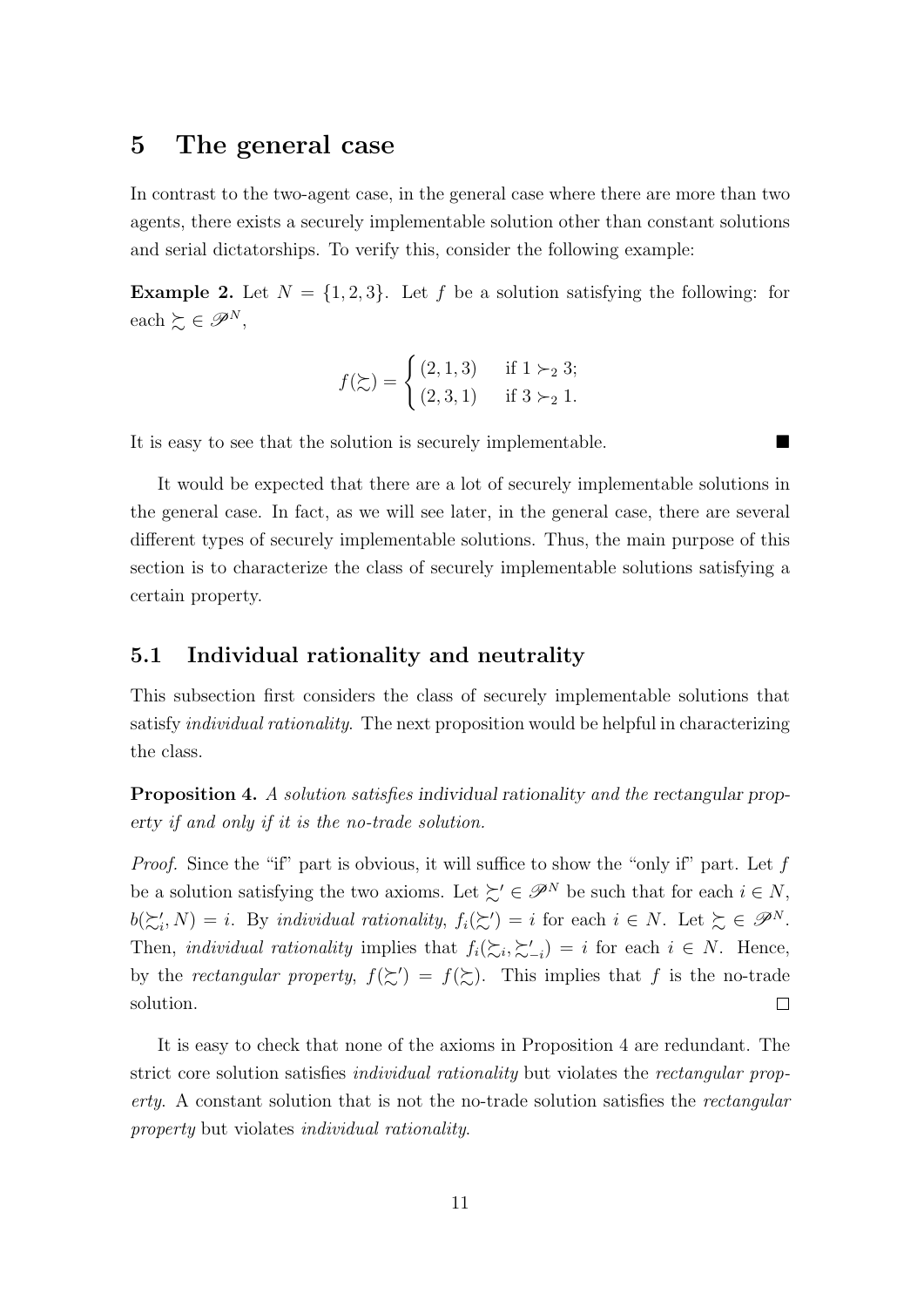Interestingly, Proposition 4 enables us to pin down the class of securely implementable solutions satisfying *individual rationality* without using *strategy-proofness*. Thus, we immediately obtain the following result.

**Theorem 2.** *An individually rational solution is securely implementable if and only if it is the no-trade solution.*

Next, we consider the class of securely implementable solutions that satisfy *neutrality*. Svensson (1999) establishes that a solution is *strategy-proof*, *non-bossy*, and *neutral* if and only if it is a serial dictatorship.<sup>9</sup> From the logical relationship between the *rectangular property* and *non-bossiness*, we obtain the following result:

**Theorem 3.** *A neutral solution is securely implementable if and only if it is a serial dictatorship.*

### **5.2 Efficiency**

In this subsection, we characterize the class of securely implementable solutions that satisfy *efficiency*. We first provide a characterization of the class of solutions that satisfy *strategy-proofness*, the *rectangular property*, and *efficiency*.

**Proposition 5.** *A solution satisfies strategy-proofness, the rectangular property, and efficiency if and only if it is a sequential dictatorship.*

*Proof.* Throughout the proof, we often use the following notation: for each  $k \in N$ , let  $N_k \equiv \{1, 2, \ldots, k\}.$ 

**The "if" part.** Let *f* be a sequential dictatorship. Since it is obvious that *f* satisfies *efficiency*, we show that *f* satisfies *strategy-proofness* and the *rectangular property*.

• *Strategy-proofness*: Pick any  $\succeq \in \mathscr{P}^N$ . Without loss of generality, we assume that  $\pi_{\geq}(i) = i$  for each  $i \in N$ . Let  $j \in N$  and  $\succeq'_{j} \in \mathscr{P}$ . First, let  $j = 1$ . Then, obviously, agent 1 cannot manipulate at  $\succsim$ . Next, let  $j \geq 2$ . Note that for each agent  $i \in N_{j-1}$ , she reveals the same preference relation  $\succsim_i$  at both  $\succsim$  and  $(\succsim'_{j}, \succsim_{-j})$ . By the definition of the sequential dictatorship, this implies that for each agent  $i \in N_{j-1}$ ,  $\pi_{\Sigma}(i) = \pi_{(\Sigma'_j, \Sigma_{-j})}(i) = i$  and  $f_i(\Sigma) = f_i(\Sigma'_j, \Sigma_{-j})$ . Therefore,

<sup>9</sup>Svensson (1999) considers a situation where the total number of objects is at least as great as the number of agents. Therefore, Theorem 3 holds in this situation.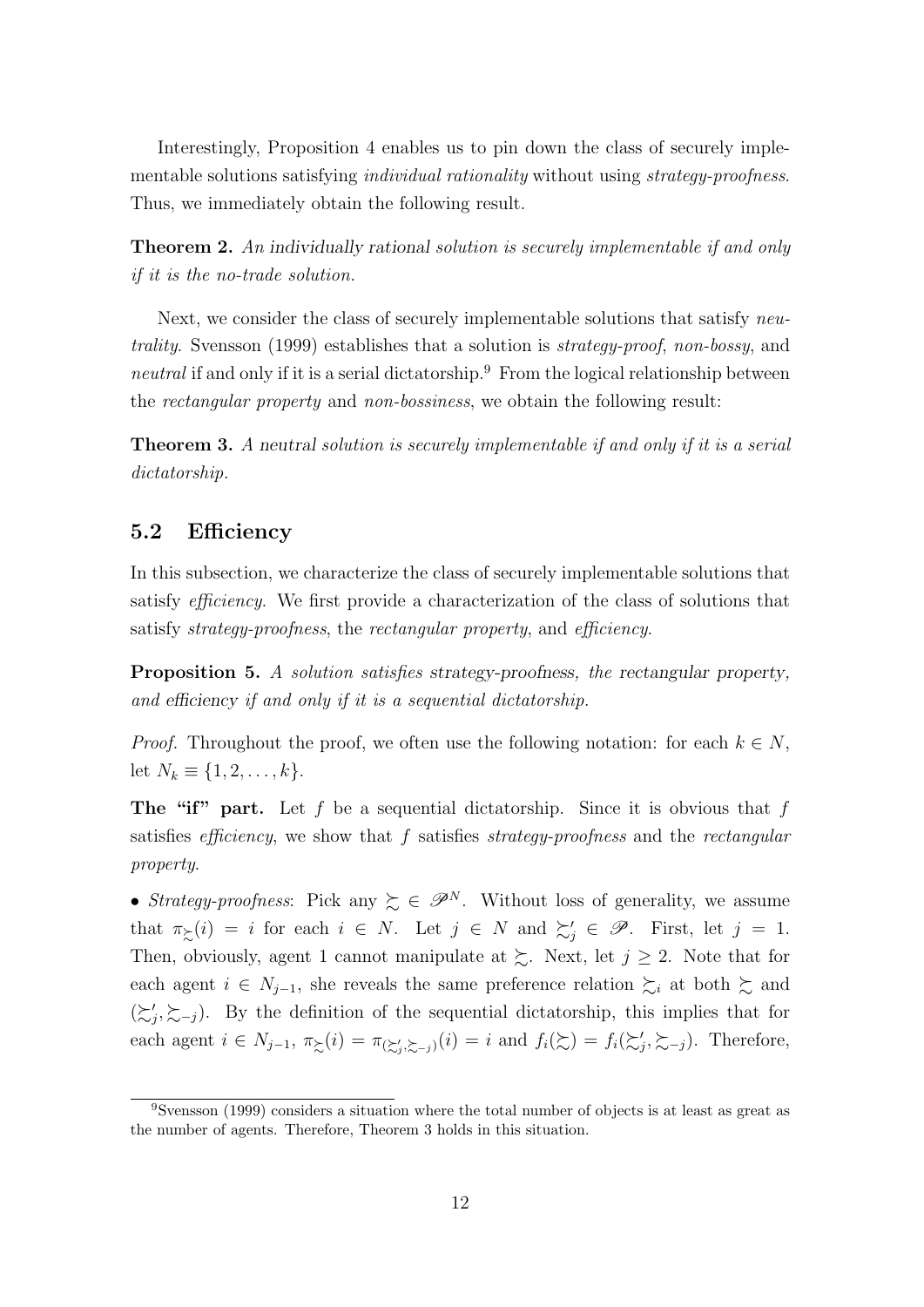$\pi_{\succsim}(j) = \pi_{(\succsim'_{j},\succsim_{j})}(j) = j$ . Note that

$$
f_j(\succsim) = b\left(\succsim_j, N\setminus\left[\bigcup_{i=1}^{j-1} f_i(\succsim)\right]\right);
$$
  

$$
f_j(\succsim'_j, \succsim_{-j}) = b\left(\succsim'_j, N\setminus\left[\bigcup_{i=1}^{j-1} f_i(\succsim'_j, \succsim_{-j})\right]\right) = b\left(\succsim'_j, N\setminus\left[\bigcup_{i=1}^{j-1} f_i(\succsim)\right]\right).
$$

Hence agent *j* cannot manipulate at  $\gtrsim$ .

• *Rectangular property:* Let  $\succsim, \succsim' \in \mathscr{P}^N$  be such that  $f_i(\succsim') = f_i(\succsim_i, \succsim'_{-i})$  for each *i*  $\in$  *N*. Without loss of generality, we assume that  $\pi_{\succeq'}(i) = i$  for each  $i \in N$ . We now use an induction argument.

• **Basic step:** Let  $j = 1$ . Note that  $\pi_{\mathcal{Z}'}(1) = \pi_{(\mathcal{Z}_1, \mathcal{Z}'_{-1})}(1) = \pi_{\mathcal{Z}}(1) = 1$ . Then,  $f_1(\succsim') = f_1(\succsim_1, \succsim'_{-1})$  implies that  $b(\succsim'_1, N) = b(\succsim_1, N)$ . Therefore,

$$
f_1(\succsim') = b(\succsim_1', N) = b(\succsim_1, N) = f_1(\succsim).
$$

• **Induction hypothesis:** When  $j = k - 1$ ,  $\pi_{\geq}$ ′(*i*) =  $\pi_{\geq}$ (*i*) = *i* and  $f_i(\succsim')$  =  $f_i(\succsim)$  for each agent  $i \in N_{k-1}$ .

• **Induction step:** Let  $j = k$ . Note that for each agent  $i \in N_{k-1}$ , she reveals the same preference relation  $\succsim'_{i}$  at both  $\succsim'$  and  $(\succsim_{k}, \succsim'_{-k})$ . Then, by the definition of the sequential dictatorship, for each agent  $i \in N_{k-1}$ ,

$$
\pi_{\succeq'}(i) = \pi_{(\succeq_k, \succeq_{-k})}(i) = i \quad \text{and} \quad f_i(\succeq') = f_i(\succeq_k, \succeq_{-k}'). \tag{1}
$$

Thus,  $\pi_{\xi}(k) = \pi_{(\xi_k, \xi'_{-k})}(k) = k$ . Then, (1) and  $f_k(\xi') = f_k(\xi_k, \xi'_{-k})$  together imply that

$$
b\left(\succsim'_{k} N\right)\left[\bigcup_{i=1}^{k-1} f_{i}(\succsim')\right] = b\left(\succsim_{k} N\right)\left[\bigcup_{i=1}^{k-1} f_{i}(\succsim_{k}, \succsim'_{-k})\right]
$$

$$
= b\left(\succsim_{k} N\right)\left[\bigcup_{i=1}^{k-1} f_{i}(\succsim')\right].
$$
 (2)

Furthermore, by the induction hypothesis and the definition of the sequential dictatorship,  $\pi_{\succeq'}(k) = \pi_{\succeq}(k) = k$ . Hence, the induction hypothesis and (2) together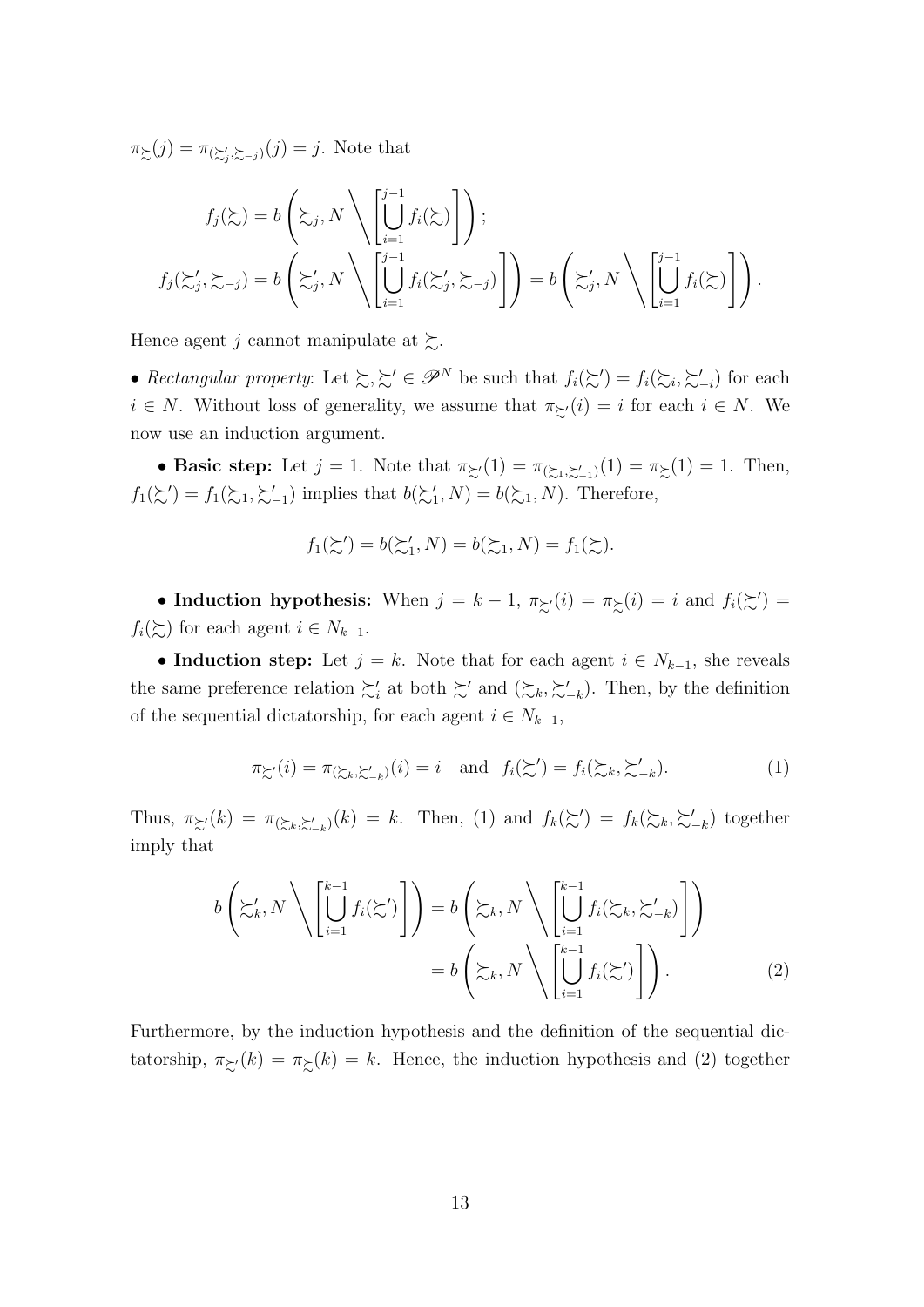imply that

$$
f_k(\succsim') = b\left(\succsim'_k, N\setminus\left[\bigcup_{i=1}^{k-1} f_i(\succsim')\right]\right) = b\left(\succsim_k, N\setminus\left[\bigcup_{i=1}^{k-1} f_i(\succsim')\right]\right)
$$

$$
= b\left(\succsim_k, N\setminus\left[\bigcup_{i=1}^{k-1} f_i(\succsim)\right]\right) = f_k(\succsim).
$$

**The "only if" part.** Let *f* be a solution satisfying the three axioms. We begin by proving that there exists the first dictator. For each  $i \in N$ , let  $\hat{\zeta}_i$  be such that

$$
\hat{\zeta}_i
$$
: n, n - 1, ..., k + 1, k, k - 1, ..., 2, 1.

Let  $\hat{\succsim} \equiv (\hat{\succsim}_1, \hat{\succsim}_2, \dots, \hat{\succsim}_n)$ . Without loss of generality, assume that for each  $i \in N$ ,  $f_i(\Sigma) = i$ . We establish the following claim:

**Claim 1.** *For each*  $k \in N$  *and each*  $\sum_{N_k} \in \mathcal{P}^{N_k}$ ,

$$
f_i(\sum_{N_k}, \hat{\sum}_{-N_k}) = i \quad \forall i \in N \setminus N_k;
$$
  

$$
f_k(\sum_{N_k}, \hat{\sum}_{-N_k}) = b(\sum_k, N_k).
$$

The proof for Claim 1 can be found in Appendix. When  $k = n$ , Claim 1 implies that for each  $\succsim \in \mathscr{P}^N$ ,  $f_n(\succsim) = b(\succsim_n, N)$ . Therefore, agent *n* is the first dictator.

Now, we show that  $f$  is a sequential dictatorship. Since agent  $n$  is the first dictator, we can set  $\pi_{\geq}(1) = n$  and  $f_n(\geq) = b(\geq_n, N)$  for each  $\geq \in \mathscr{P}^N$ . In what follows, we will establish that there is the second dictator decided by the choice of the first dictator, i.e., for each  $\geq \in \mathscr{P}^N$  and each  $a \in N$ , if  $b(\geq_n, N) = a$ , there is an agent  $j(a) \in N \setminus \{n\}$  such that  $f_{j(a)}(\succsim) = b(\succsim_{j(a)}, N \setminus \{a\})$ .

Fix  $\succeq \in \mathscr{P}^N$  and  $a \in N$  such that  $b(\succeq_n, N) = a$ . Let  $\mathscr{P}|_{N \setminus \{a\}}$  denote the set of all strict preferences  $\sum_i |_{N \setminus \{a\}}$  over  $N \setminus \{a\}$ . Then, let  $f^a: (\mathscr{P}|_{N \setminus \{a\}})^{N \setminus \{n\}} \to N \setminus \{a\}$ be a solution such that for each  $\sum_{N\setminus\{a\}} \in (\mathscr{P}|_{N\setminus\{a\}})^{N\setminus\{n\}}$  and each  $i \in N\setminus\{n\}$ ,  $f_i^a(\succsim |_{N\setminus\{a\}}) \equiv f_i(\succsim^a)$  where  $\succsim^a \in \mathscr{P}^N$  is a preference profile such that:

- $\bullet \sum_{n=1}^{\infty} a_i$  *a, n, n* − 1*, . . . , a* + 1*, a* − 1*, . . . ,* 2*,* 1;
- for each  $i \in N \setminus \{n\}$ ,  $b(\succeq_i^a, N) = a$  and

$$
c \succsim_{i} |_{N \setminus \{a\}} d \iff c \succsim_{i}^{a} d \quad \forall c, d \in N \setminus \{a\}.
$$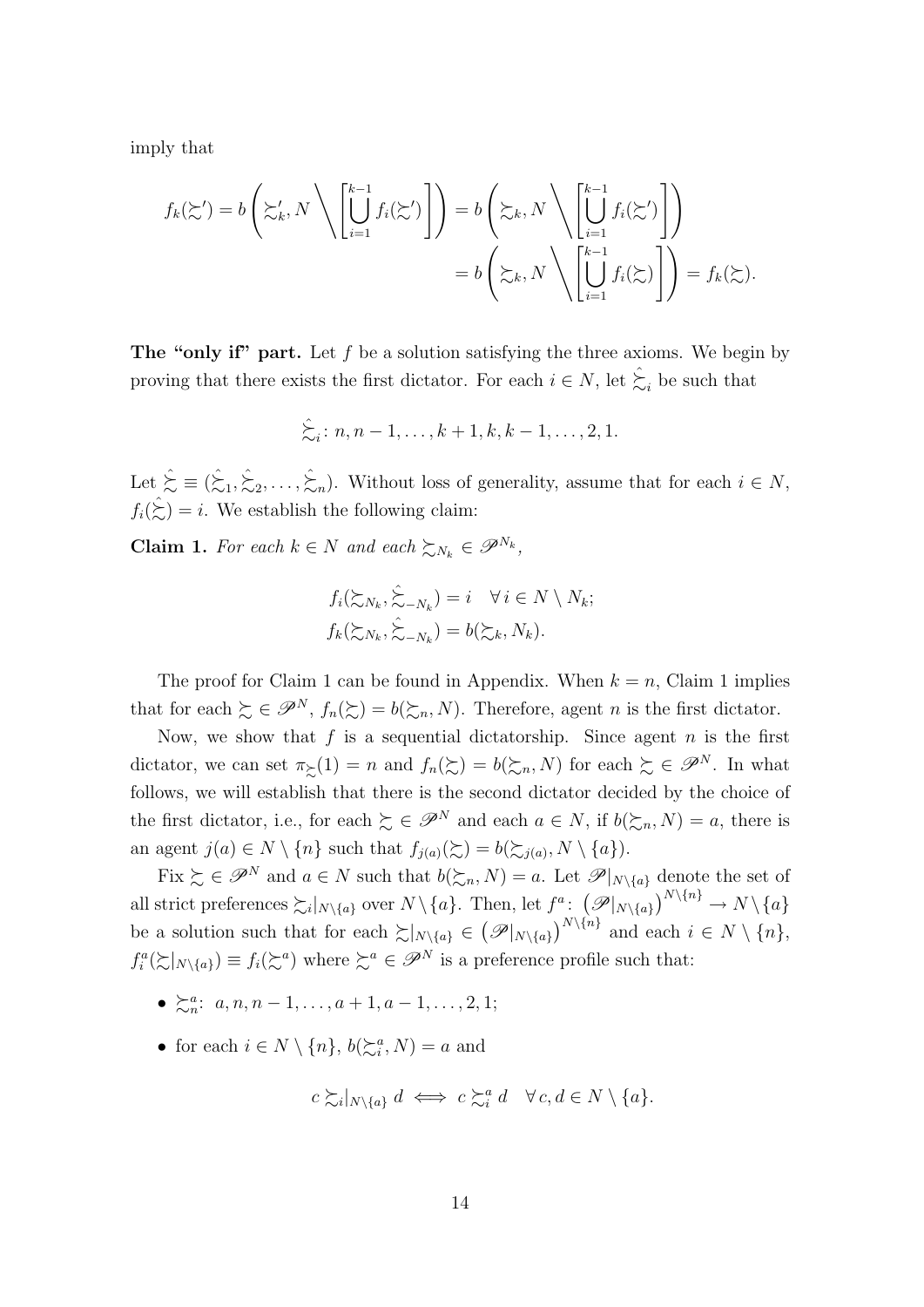Since *f* satisfies *strategy-proofness*, the *rectangular property*, and *efficiency*, *f <sup>a</sup>* also satisfies the three axioms. Therefore, by adopting an argument similar to that for proving that there is the first dictator of *f*, we can prove that there is a dictator of *f*<sup>*a*</sup>. Let *j*(*a*) ∈ *N*  $\setminus$  {*n}* be the dictator of *f*<sup>*a*</sup>. It should be noted that who becomes  $j(a)$  depends only on *a* due to the definition of  $f^a$ . Let us consider a preference profile  $\succeq' \in \mathscr{P}^N$  such that (i)  $\succeq'_n = \succeq^a_n$ , and (ii) for each  $i \in N \setminus \{n\}$ ,  $b(\succeq'_i, N) = a$ and

$$
c \succsim_i d \iff c \succsim'_i d \quad \forall c, d \in N \setminus \{a\}.
$$

We now establish the following claim:

**Claim 2.**  $f(\succsim) = f(\succsim')$ .

The proof for Claim 2 can be found in Appendix. Then, we have

$$
f_{j(a)}(\succsim) = f_{j(a)}(\succsim') = f_{j(a)}^a(\succsim|_{N\setminus\{a\}}) = b(\succsim_{j(a)}|_{N\setminus\{a\}}, N\setminus\{a\}) = b(\succsim_{j(a)}, N\setminus\{a\}),
$$

where the first equation follows from Claim 2; for each  $i \in N \setminus \{n\}$ ,  $\sum_{i} |N \setminus \{a\}$  is a preference relation over  $N \setminus \{a\}$  such that

$$
c \succsim_{i} |_{N \setminus \{a\}} d \iff c \succsim_{i} d \iff c \succsim'_{i} d \quad \forall c, d \in N \setminus \{a\}.
$$

Hence, we observe that  $f_{j(a)}(\succsim) = b(\succsim_{j(a)}, N \setminus \{a\})$ .

By repeating a similar argument, we can establish that *f* is a sequential dictatorship.  $\Box$ 

**Remark.** The proof of Proposition 5, particularly Claim 1, relies on the assumption that each object is received by only one agent. In the proof, we often infer from the assumption that since an object is received by an agent, the other agents cannot receive it. Therefore, our proof does not work in a situation where there is a *null object*, which refers to "not receiving any real object" because some agents may receive the null object simultaneously. However, the existence of the null object does not matter in a situation where any real object is always preferred to the null object. Our proof can be extended in an appropriate way to such a situation.<sup>10</sup>

It is easy to verify that the "only if" part of Proposition 5 does not hold when any of the three axioms—*efficiency*, *strategy-proofness*, and the *rectangular property*—

 $10$ The proof of this result is provided in the supplementary note that is available at the following webpage: http://www.geocities.jp/takuma wakayama/housingnote.pdf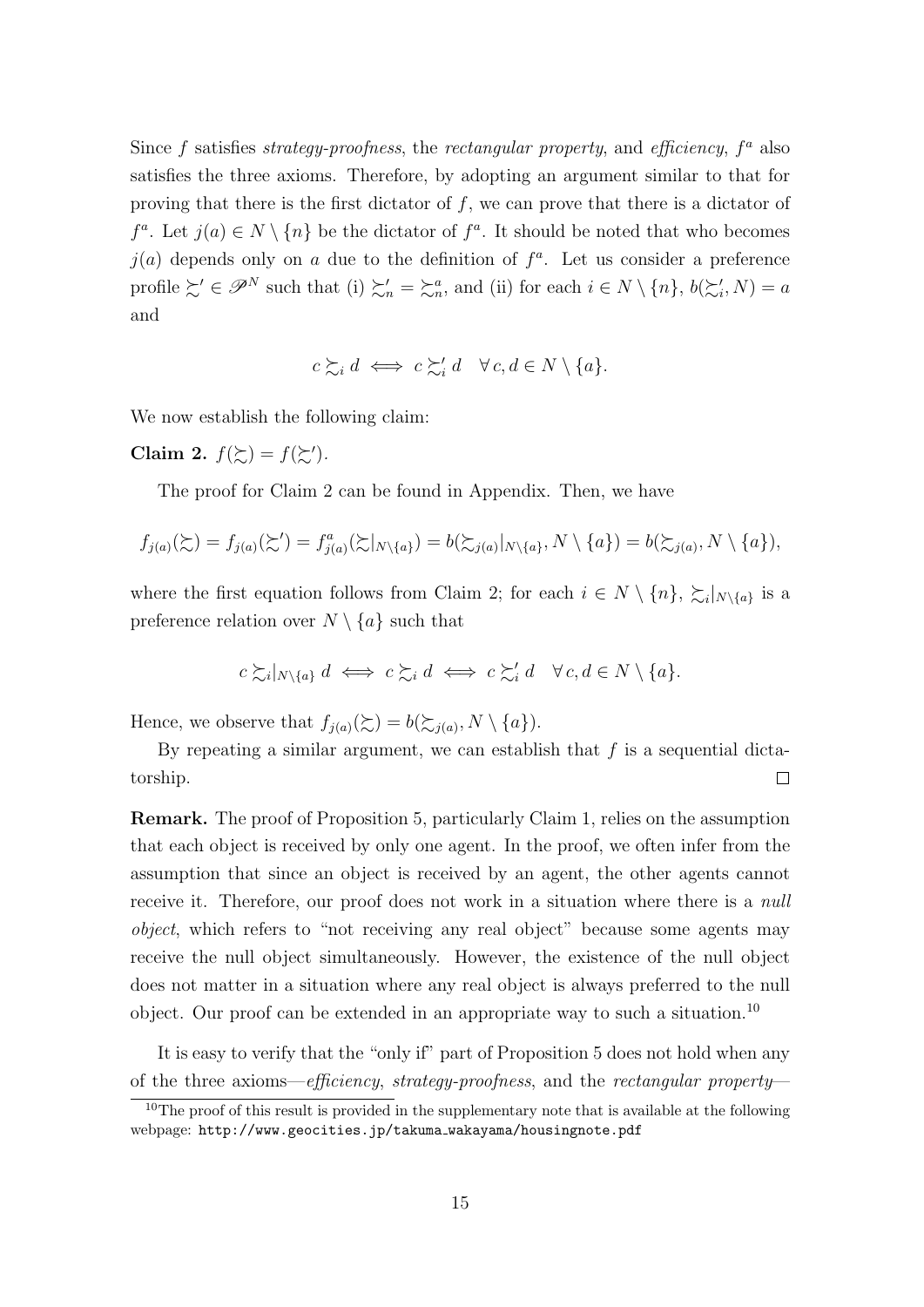is dropped. The strict core solution satisfies *efficiency* and *strategy-proofness* but violates the *rectangular property*. The no-trade solution satisfies *strategy-proofness*, and the *rectangular property* but violates *efficiency*. Finally, the following solution satisfies *efficiency* and the *rectangular property* but violates *strategy-proofness*: let *f* be a sequential choice solution such that for each  $\zeta \in \mathscr{P}^{\{1,2,3\}}$ ,

$$
(\pi_{\succsim}(1), \pi_{\succsim}(2), \pi_{\succsim}(3)) = \begin{cases} (1, 2, 3) & \text{if } b(\succsim_{i}, N) = b(\succsim_{j}, N) \quad \forall i, j \in N; \\ (2, 3, 1) & \text{otherwise.} \end{cases}
$$

The following result is a characterization of securely implementable solutions satisfying *efficiency* and follows easily from Proposition 5.

**Theorem 4.** *An efficient solution is securely implementable if and only if it is a sequential dictatorship.*

It is well-known that *strategy-proofness* together with *non-bossiness* implies *efficiency* as long as no alternative is excluded in advance (Takamiya, 2001); this is an axiom called *ontoness*. This axiom can be expressed as follows:

*Ontoness***:** For each  $x \in X$ , there exists  $\sum \in \mathscr{P}^N$  such that  $f(\sum) = x$ .

Since *ontoness* is a necessary condition for *efficiency*, *ontoness* deems a minimal efficiency condition. Then, we have the following corollary:

**Corollary 2.** *An onto solution is securely implementable if and only if it is a sequential dictatorship.*

### **5.3 Other securely implementable solutions**

Thus far, we have considered securely implementable solutions satisfying certain properties in the general case. Now, we present other securely implementable solutions in the general case.

**Example 2 (continued).** It can easily be verified that *f* is securely implementable but satisfies none of the other axioms.

**Example 3.** Let  $N = \{1, 2, 3, 4\}$ . Let f be a solution satisfying the following: for  $\text{each} \succsim \in \mathscr{P}^N$ ,

$$
f_1(\succsim) = b(\succsim_1, \{1, 2, 3\});
$$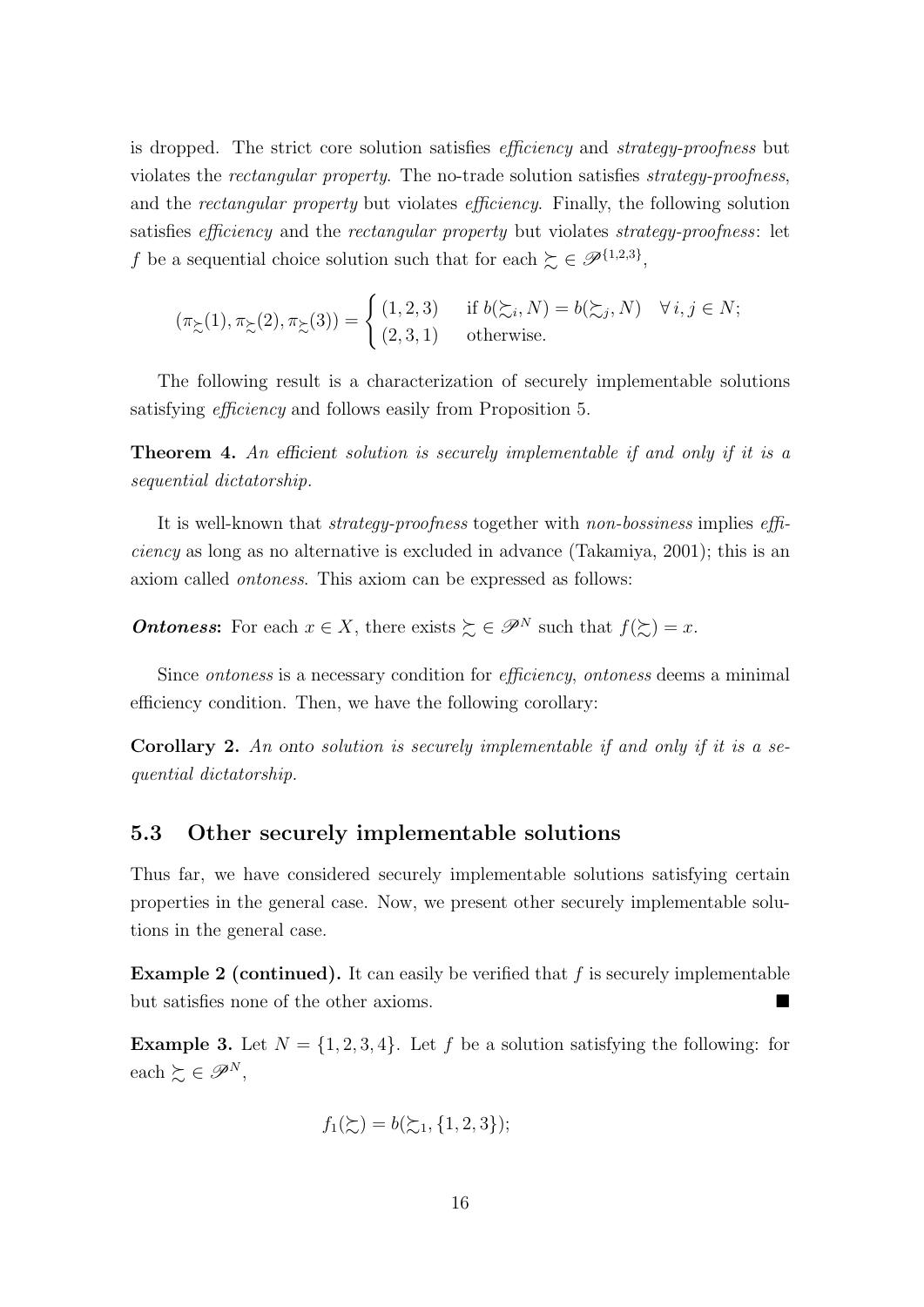$$
f_2(\Sigma) = b(\Sigma_2, N \setminus \{f_1(\Sigma)\});
$$
  
\n
$$
f_3(\Sigma) = b(\Sigma_3, N \setminus \{f_1(\Sigma), f_2(\Sigma)\});
$$
  
\n
$$
f_4(\Sigma) = N \setminus \{f_1(\Sigma), f_2(\Sigma), f_3(\Sigma)\}.
$$

This solution is securely implementable but satisfies none of the other axioms.

It follows from Examples 2 and 3 that the class of securely implementable solutions is expected to be of complicated form. Thus, the characterization of the class of securely implementable solutions remains for future research.

# **6 Concluding remarks**

To end our discussion, we mention some open questions that should be addressed in future research.

1. Other axioms. We succeeded in classifying the securely implementable solutions that satisfy a certain property such as *individual rationality*, *neutrality*, and *efficiency* in Shapley-Scarf housing markets. Studies of characterizations with regard to other desirable properties are also interesting; for example, *anonymity* (Miyagawa, 2002) states that a solution does not depend on the names of agents and objects, and *reallocation-proofness* (Pápai, 2000) states that a solution is robust to pairwise manipulations through reallocations of assignments. Concerning *reallocation-proofness*, since it immediately follows from the definition that the *rectangular property* implies *reallocation-proofness*, P´apai (2000) and Theorem 4 together imply that any "hierarchical exchange solution" other than sequential dictatorships is not securely implementable.<sup>11</sup> As mentioned in the above text, identifying the entire class of securely implementable solutions in the general case still remains an open issue.

2. Coalitional stability. We studied double implementation through dominant strategy equilibria and Nash equilibria. To study other weak notions of "double implementation" is an important issue that should be addressed.<sup>12</sup> In our model, Takamiya (2009) shows that the strict core solution is implemented by its associated direct revelation mechanism in strict strong Nash equilibria. This finding and Proposition 2 together imply that the solution is doubly implemented through domi-

<sup>&</sup>lt;sup>11</sup>See Pápai (2000) for the formal definition of a hierarchical exchange solution. She fully characterizes the solution by four axioms, including *reallocation-proofness*.

 $12$ This approach comes from Bochet and Sakai (2009), who study secure implementation in allotment economies.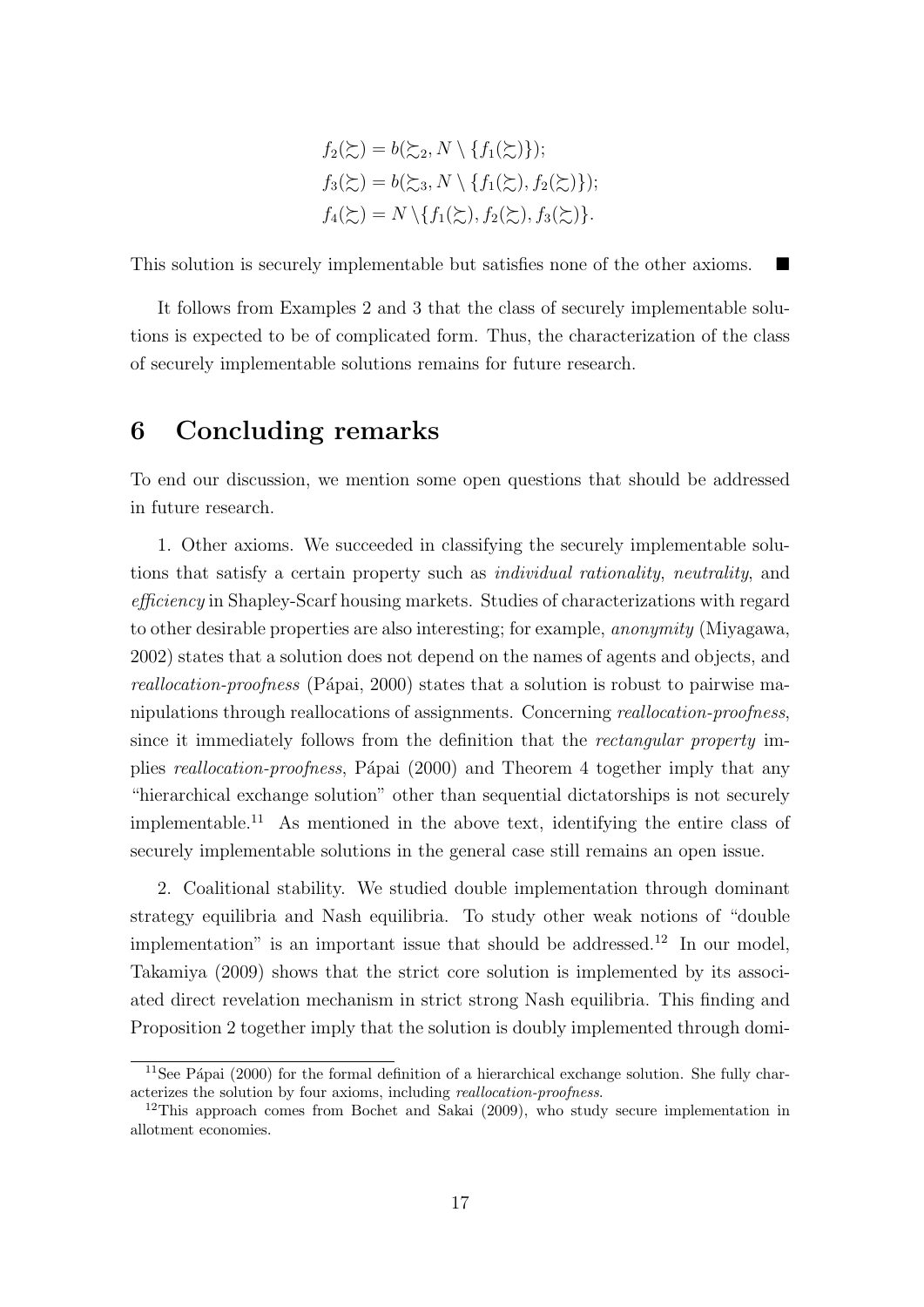nant strategy and strict strong Nash equilibria.<sup>13</sup> This fact encourages us to provide the characterization of such solutions in a future research.

3. Random allocation models. This paper discussed a deterministic object allocation model and proved that while a serial dictatorship is securely implementable, the strict core solution is not. In contrast, in a random allocation model, two solutions related to a serial dictatorship and the strict core solution are equivalent: Abdulkadiroğlu and Sönmez (1998) establish the equivalence between the random serial dictatorship and the core solution from random endowment.<sup>14</sup> Determining whether or not the solution is securely implementable and identifying the securely implementable solutions in the random allocation model are interesting issues.

 $13$ Wako (1999) establishes that the strict core solution is strong Nash implementable by constructing a "natural" mechanism. However, the mechanism does not implement the solution via dominant strategy equilibria.

 $14$ See Abdulkadiroğlu and Sönmez (1998) for the formal definitions of the two solutions.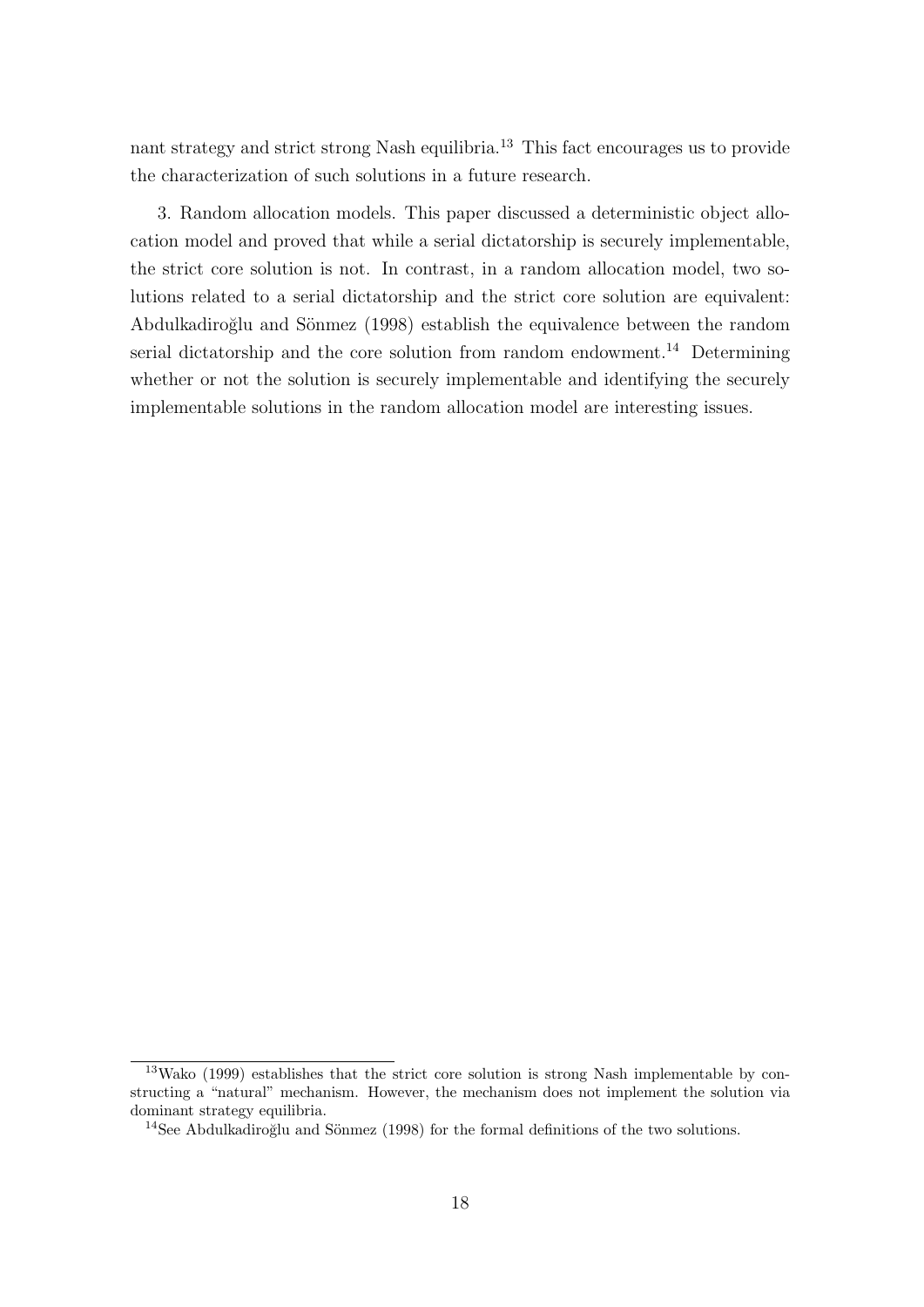# **Appendix: Proofs of claims**

### **Proof of Claim 1**

In the proof of Claim 1, we often use the following notation: for each  $S \subseteq N$  and each  $\sum_{S} \in \mathscr{P}^S$ ,  $f(\sum_{S} \in \mathscr{S}^S)$  =  $f(\sum_{S} \in \mathscr{S}^S)$ , i.e.,  $f(\sum_{S} \in \mathscr{P}^S)$  denotes the allocation at the preference profile  $(\succsim_S, \succsim_{-S}^{\sim})$ , where each agent  $i \in S$  has  $\succsim_i$  and each agent  $i \notin S$ has  $\hat{\zeta}_i$ . We now prove Claim 1 by using an induction argument.

• **Basic step:** When  $k = 1$ , the claim holds: Pick any  $\succeq_1 \in \mathscr{P}$ . Note that  $f_1(\hat{\xi}_{N_1}) = 1$ . Since  $L(1, \hat{\xi}_1) = \{1\}$ ,  $L(1, \hat{\xi}_1) \subseteq L(1, \xi_1)$ . Thus, by *monotonicity* (Fact 3),  $f(\xi_{N_1}) = f(\hat{\xi}_{N_1})$ . Therefore,

$$
f_i(\succsim_{N_1}) = i \quad \forall i \in N \setminus N_1;
$$
  

$$
f_1(\succsim_{N_1}) = 1 = b(\succsim_1, N_1).
$$

• **Induction hypothesis:** When  $k = \ell - 1$ , it holds that for each  $\sum_{N_{\ell-1}} \in \mathcal{P}^{N_{\ell-1}}$ ,

 $f_i(\sum_{N_{\ell-1}}) = i \quad \forall i \in N \setminus N_{\ell-1};$  (3)

$$
f_{\ell-1}(\gtrsim_{N_{\ell-1}}) = b(\gtrsim_{\ell-1}, N_{\ell-1}).
$$
\n(4)

• **Induction step:** Let  $k = \ell$ . In order to show that the claim for  $k = \ell$  holds, we proceed in three steps.

Step 1: For each  $\succsim_{N_{\ell}} \in \mathscr{P}^{N_{\ell}}$ , if  $b(\succsim_{\ell}, N_{\ell}) = \ell$ , then  $f_i(\succsim_{N_{\ell}}) = i$  for each  $i \in N \setminus N_{\ell} \text{ and } f_{\ell}(\succsim_{N_{\ell}}) = b(\succsim_{\ell}, N_{\ell}).$ 

Let  $\sum_{N_{\ell}} \in \mathscr{P}^{N_{\ell}}$  be such that  $b(\sum_{\ell}, N_{\ell}) = \ell$ . Since  $f_{\ell}(\sum_{N_{\ell-1}}) = \ell$  and  $N_{\ell} =$  $L(\ell, \hat{\Sigma}_{\ell}) \subseteq L(\ell, \Sigma_{\ell})$ , by *monotonicity* (Fact 3),  $f(\Sigma_{N_{\ell}}) = f(\Sigma_{N_{\ell-1}})$ . Therefore,

$$
f_i(\succsim N_\ell) = i \quad \forall i \in N \setminus N_\ell;
$$
  

$$
f_\ell(\succsim N_\ell) = \ell = b(\succsim_\ell, N_\ell).
$$

 $\text{Step 2: For each } \zeta_{N_\ell} \in \mathscr{P}^{N_\ell}, f_\ell(\zeta_{N_\ell}) = b(\zeta_\ell, N_\ell).$ 

Let  $\succeq_{N_{\ell}} \in \mathscr{P}^{N_{\ell}}$ . To simplify notation, let  $\bar{b} \equiv b(\succcurlyeq_{\ell}, N_{\ell})$ . By Step 1, it suffices to consider the case where  $b \neq \ell$ .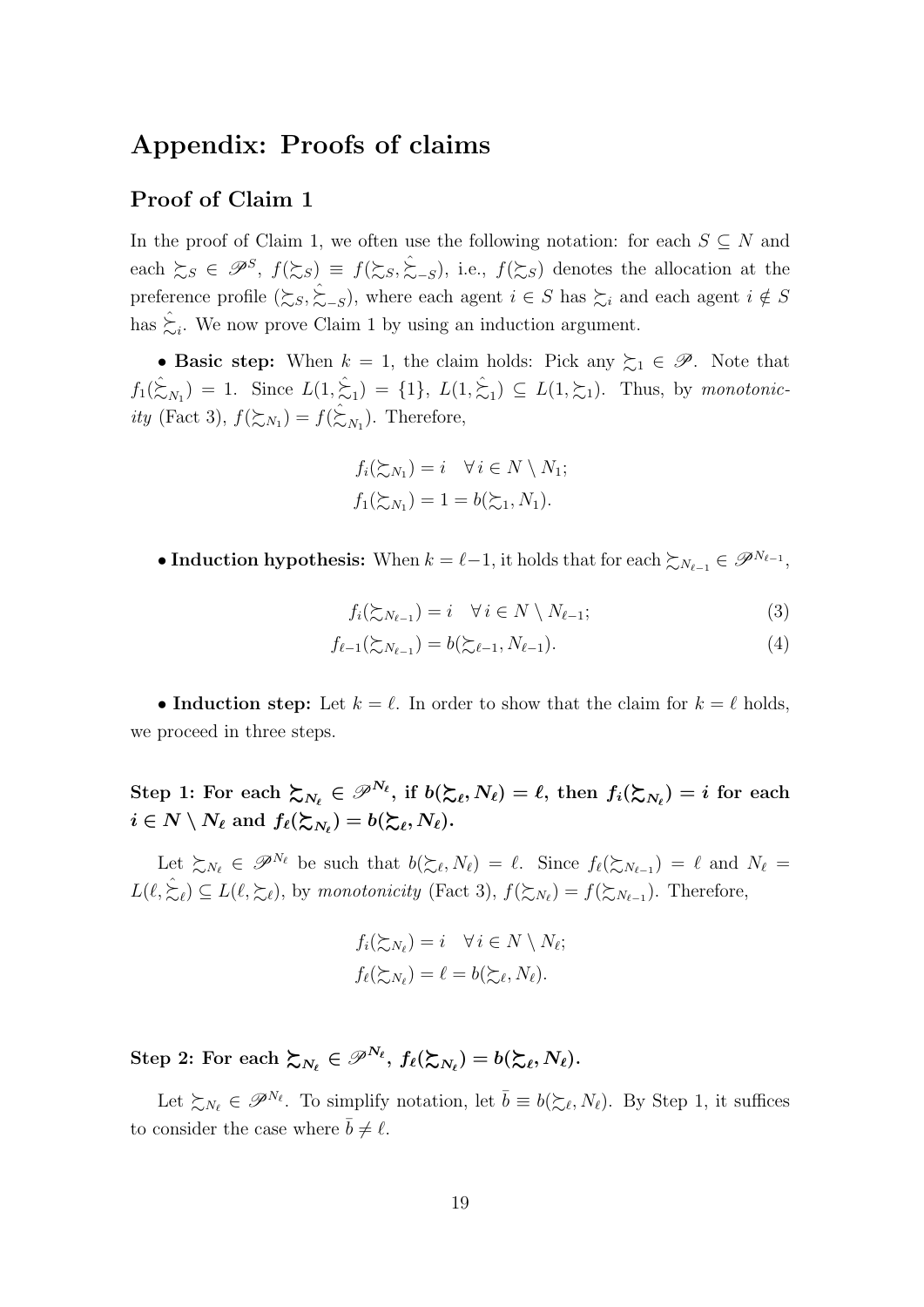**Substep 2-1:**  $f_{\ell}(\mathcal{Z}_{N_{\ell}}) \in N_{\ell}$ . By the induction hypothesis and *strategyproofness*,  $f_{\ell}(\gtrsim_{N_{\ell-1}}) = \ell \gtrsim_{\ell} f_{\ell}(\gtrsim_{N_{\ell}})$ . This implies that  $f_{\ell}(\gtrsim_{N_{\ell}}) \in N_{\ell}$ .

**Substep 2-2:**  $f_{\ell}(\mathcal{Z}_{N_{\ell}}) \neq \ell$ . Suppose, by contradiction, that  $f_{\ell}(\mathcal{Z}_{N_{\ell}}) = \ell$ . Since  $\bar{b} \neq \ell$ , then  $\bar{b} \in N_{\ell-1}$ . Therefore, by the induction hypothesis, there exists  $j \in N_{\ell-1}$  such that  $f_j(\succsim N_{\ell-1}) = \overline{b}$ . Let  $\succsim_i^{\ell\overline{b}} \in \mathscr{P}$  be a preference relation of agent *j* such that

$$
\sum_{j}^{\ell \bar{b}} \colon \ell, \bar{b}, \dots \tag{5}
$$

We now establish that by applying the *rectangular property*,

$$
f(\sum_{N_{\ell-1}\setminus\{j\}},\sum_{j}^{\ell\bar{b}},\sum_{\ell})=f(\sum_{N_{\ell-1}}).
$$
 (6)

Let

$$
\begin{aligned}\n\sum' & \equiv (\sum_{N_{\ell-1}\setminus\{j\}}, \sum_{j}^{\ell \bar{b}}, \sum_{\ell}, \hat{\sum}_{-N_{\ell}}); \\
\sum'' & \equiv (\sum_{N_{\ell-1}}, \hat{\sum}_{-N_{\ell-1}}).\n\end{aligned}
$$

For agent  $\ell$ , since we suppose that  $f_{\ell}(\succsim N_{\ell}) = \ell$ ,

$$
f_{\ell}(\succsim^{\prime\prime}) = f_{\ell}(\succsim_{N_{\ell-1}}) = \ell = f_{\ell}(\succsim_{N_{\ell}}) = f_{\ell}(\succsim^{\prime}_{\ell}, \succsim^{\prime\prime}_{-\ell}),
$$
\n(7)

where the second equality follows from the induction hypothesis. By the induction hypothesis,  $f_{\ell}(\succsim N_{\ell-1}\setminus\{j\}, \succsim j^{\ell\bar{b}}) = \ell$ . Thus,

$$
f_j(\mathcal{L}_{N_{\ell-1}\setminus\{j\}}, \mathcal{L}_j^{\ell\bar{b}}) \neq \ell. \tag{8}
$$

On the other hand, by *strategy-proofness* and the fact that  $f_j(\textbf{X}_{N_{\ell-1}}) = \overline{b}$ ,

$$
f_j(\mathcal{L}_{N_{\ell-1}\setminus\{j\}}, \mathcal{L}_j^{\ell \bar{b}}) \mathcal{L}_j^{\ell \bar{b}} f_j(\mathcal{L}_{N_{\ell-1}}) = \bar{b}.\tag{9}
$$

By (5), (8), and (9), we have  $f_j(\sum_{N_{\ell-1}\setminus\{j\}},\sum_{j}^{\ell\bar{b}})=\bar{b}$ , which implies that

$$
f_j(\succsim'') = f_j(\succsim_{N_{\ell-1}}) = \overline{b} = f_j(\succsim_{N_{\ell-1}\setminus\{j\}}, \succsim_j^{\ell\overline{b}}) = f_j(\succsim'_j, \succsim_{-j}^{\prime\prime}).
$$
\n(10)

Note that for each  $i \in N \setminus \{\ell, j\}, \, \succsim_i' = \succsim_i''$ . Therefore,

$$
f_i(\succsim'') = f_i(\succsim_i', \succsim_{-i}'') \quad \forall \, i \in N \setminus \{\ell, j\}.
$$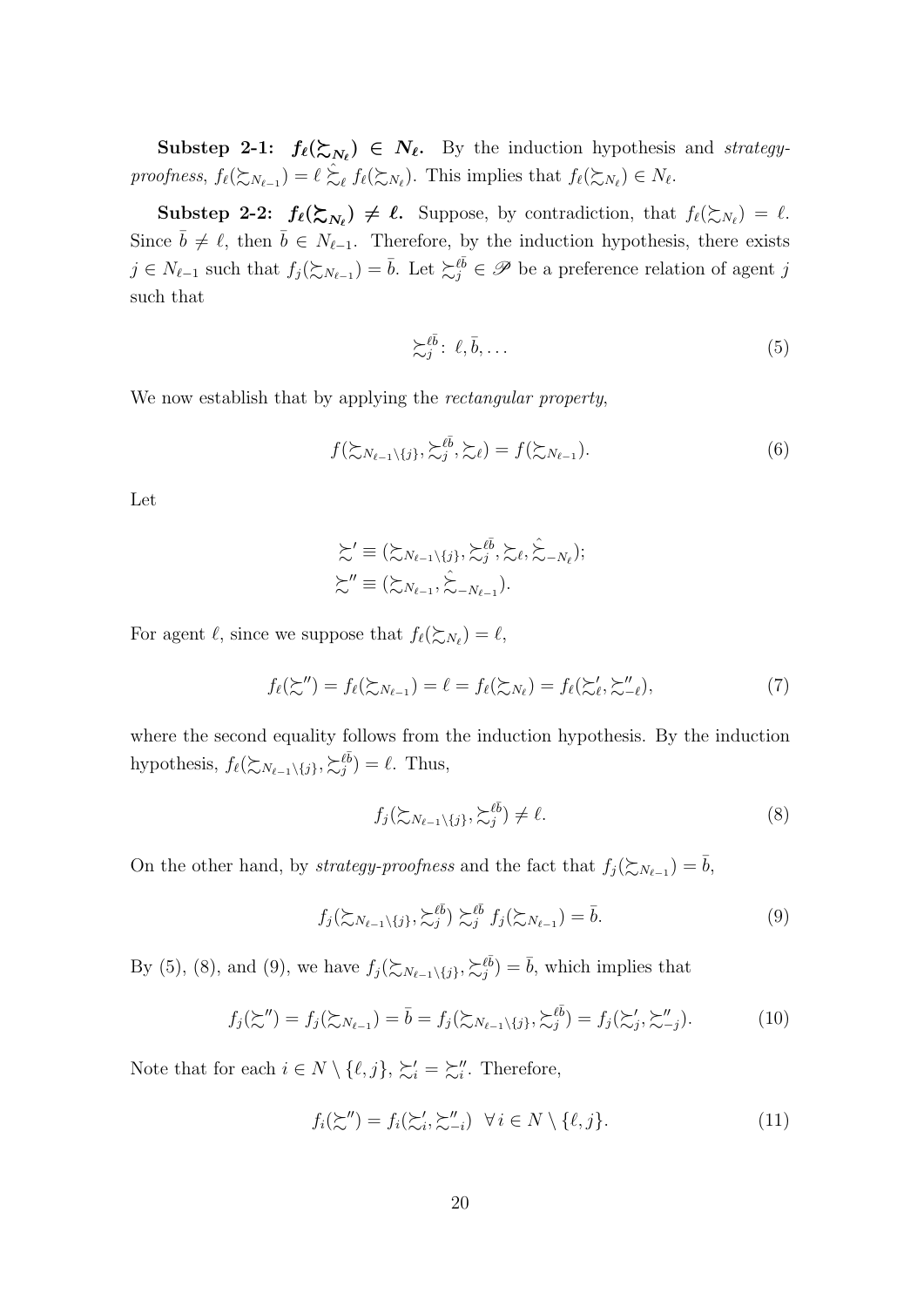By the *rectangular property*, (7), (10), and (11) together imply that  $f(\succsim') = f(\succsim'')$ . Hence, we obtain (6). Then,

$$
\bar{b} \succ_{\ell} \ell = f_{\ell}(\succsim_{N_{\ell-1}\setminus\{j\}}, \succsim_{j}^{\ell \bar{b}}, \succsim_{\ell});
$$
  

$$
\ell \succ_{j}^{\ell \bar{b}} \bar{b} = f_{j}(\succsim_{N_{\ell-1}\setminus\{j\}}, \succsim_{j}^{\ell \bar{b}}, \succsim_{\ell}),
$$

which is a contradiction to *efficiency*.

**Substep 2-3:**  $f_{\ell}(\mathcal{E}_{N_{\ell}}) = \bar{b}$ . We first consider the case where  $b(\mathcal{E}_{\ell}, N_{\ell} \setminus {\bar{b}}) = \ell$ . Then, by the induction hypothesis and *strategy-proofness*,  $f_{\ell}(\gtrsim_{N_{\ell}}) \gtrsim_{\ell} \ell = f_{\ell}(\gtrsim_{N_{\ell-1}})$ . This result, together with Substeps 2-1 and 2-2, implies that  $f_{\ell}(\gtrsim_{N_{\ell}}) = \bar{b}$ .

We next consider the case where  $b(\succcurlyeq_{\ell}, N_{\ell} \setminus {\{\overline{b}\}}) \neq \ell$ . Pick any  $\succcurlyeq_{\ell}^{\overline{b}\ell} \in \mathscr{P}$  such that

$$
\succsim_{\ell}^{\bar{b}\ell}:\ \bar{b},\ell,\ldots.
$$

Then, by the previous case  $(b(\succcurlyeq_{\ell}, N_{\ell} \setminus {\{\overline{b}\}}) = \ell), f_{\ell}(\succucccurlyeq_{N_{\ell-1}}, \succcurlyeq_{\ell}^{\{\overline{b}\}}) = \overline{b}$ . By *strategyproofness*,

$$
f_{\ell}(\succsim_{N_{\ell}}) \succsim_{\ell} \bar{b} = f_{\ell}(\succsim_{N_{\ell-1}}, \succsim_{\ell}^{\bar{b}\ell}).
$$
\n(12)

Note that by Substep 2-1,  $f_{\ell}(\succsim N_{\ell}) \in N_{\ell}$ . Thus, (12) implies that  $f_{\ell}(\succsim N_{\ell}) = \overline{b}$ .

# $\text{Step 3: For each } \succsim_{N_{\ell}} \in \mathscr{P}^{N_{\ell}}, \ f_i(\succsim_{N_{\ell}}) = i \text{ for each } i \in N \setminus N_{\ell}.$

Let  $\sum_{N_{\ell}} \in \mathscr{P}^{N_{\ell}}$  and  $\bar{b} \equiv b(\sum_{\ell}, N_{\ell})$ . By Step 1, it suffices to consider the case  $\overline{b} \neq \ell$ . Let us consider the preference profile  $\sum'_{N_{\ell}} \in \mathscr{P}^{N_{\ell}}$  such that:

- **P1.**  $\succsim_{\ell}^{\prime} : n, n-1, \ldots, \ell+2, \ell+1, \bar{b}, \ell, \ldots;$
- **P2.** For each  $i \in N_{\ell-1}, \succsim_i' : \overline{b}, f_i(\succsim_{N_{\ell}}), \ldots$

Note that for each  $i \in N_{\ell-1}, \succsim_i'$  is well-defined since  $f_i(\succsim N_{\ell}) \neq \overline{b} = f_{\ell}(\succsim N_{\ell})$  by Step 2.

**Substep 3-1:**  $f(\mathcal{Z}_{N_{\ell}}) = f(\mathcal{Z}'_{N_{\ell}})$ . In order to establish  $f(\mathcal{Z}_{N_{\ell}}) = f(\mathcal{Z}'_{N_{\ell}})$ , we apply the *rectangular property*. For agent  $\ell$ , by Step 2,  $f_{\ell}(\geq \chi_{\ell}) = b(\geq \ell, N_{\ell})$  and  $f_{\ell}(\mathcal{Z}_{N_{\ell-1}}, \mathcal{Z}'_{\ell}) = b(\mathcal{Z}'_{\ell}, N_{\ell}).$  Therefore,

$$
f_{\ell}(\gtrsim_{N_{\ell}}) = \bar{b} = f_{\ell}(\gtrsim_{N_{\ell-1}}, \gtrsim_{\ell}'). \tag{13}
$$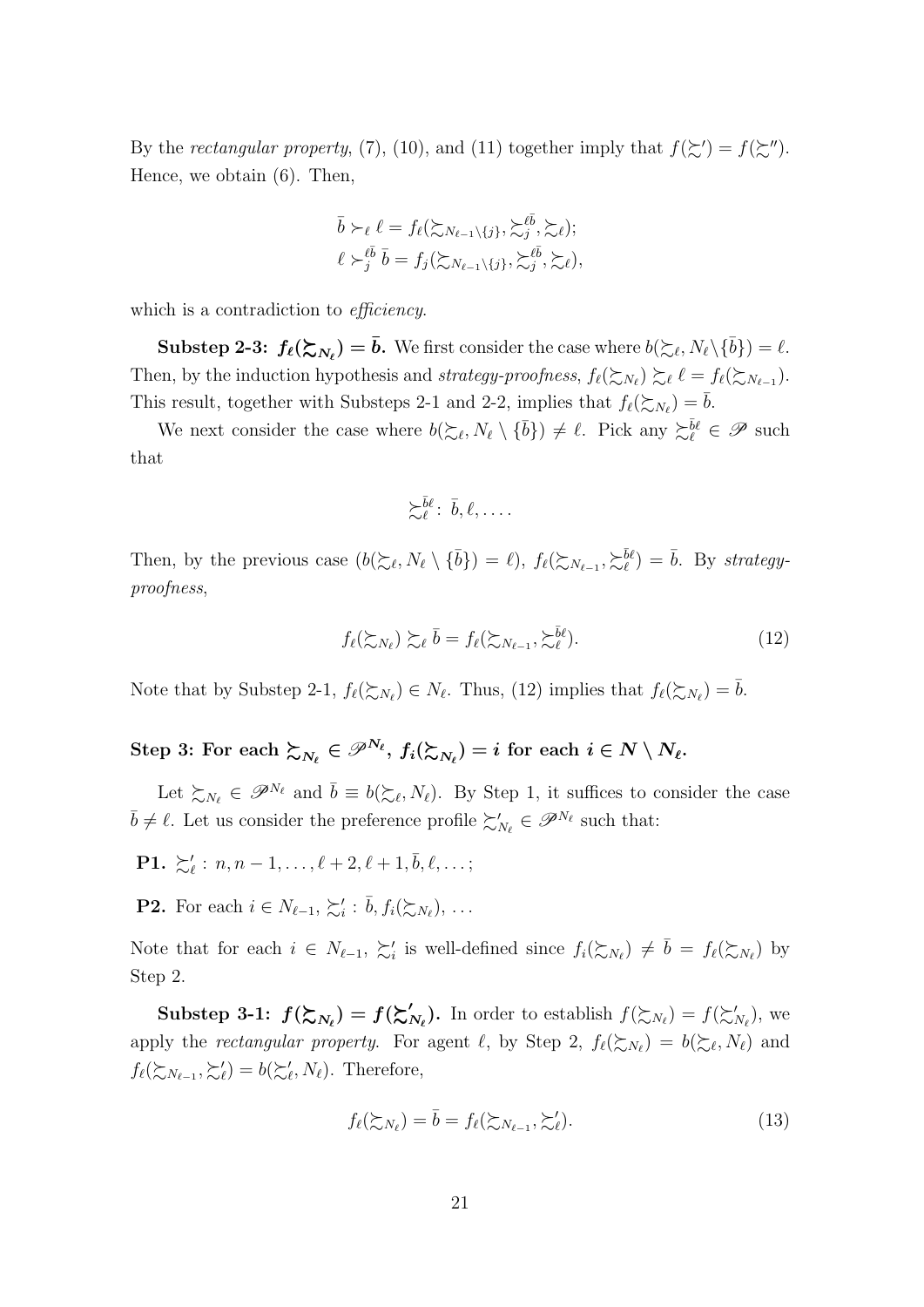Let  $i \in N_{\ell-1}$ . Then, by Step 2,  $f_{\ell}(\mathcal{E}_{N_{\ell}\setminus\{i\}}, \mathcal{E}'_i) = b(\mathcal{E}_{\ell}, N_{\ell}) = \overline{b}$ . This implies that  $f_i(\mathcal{Z}_{N_{\ell}}\setminus\{i\},\mathcal{Z}'_i) \neq \overline{b}$ . By strategy-proofness,  $f_i(\mathcal{Z}_{N_{\ell}}\setminus\{i\},\mathcal{Z}'_i) \succsim_i' f_i(\mathcal{Z}_{N_{\ell}})$ , which in turn implies that

$$
f_i(\succsim N_\ell) = f_i(\succsim N_\ell \setminus \{i\}, \succsim'_i).
$$
\n(14)

Therefore, by the *rectangular property*, (13) and (14) imply that  $f(\xi_{N_\ell}) = f(\xi'_{N_\ell})$ .

**Substep 3-2:**  $f_i(\mathcal{Z}'_{N_\ell}) \in N_\ell$  for each  $i \in N_\ell$ . Suppose, by contradiction, that there exists  $j \in N_{\ell-1}$  such that  $f_j(\succsim'_{N_{\ell}}) \notin N_{\ell}$ . Note that by Step 2,  $f_{\ell}(\succsim'_{N_{\ell}})$  $b(\succeq_{\ell}^{\prime}, N_{\ell}) = \bar{b}$ . Then, by P1 and P2,

$$
f_j(\succsim'_{N_{\ell}}) \succ'_{\ell} \overline{b};
$$
  

$$
\overline{b} \succ'_{j} f_j(\succsim'_{N_{\ell}}),
$$

which is a contradiction to *efficiency*. Thus,  $f_i(\mathcal{Z}'_{N_\ell}) \in N_\ell$  for each  $i \in N_\ell$ .

**Substep 3-3:**  $f_i(\mathcal{Z}'_{N_\ell}) = i$  for each  $i \in N \setminus N_\ell$ . Suppose, by contradiction, that there exists  $j \in N \setminus N_{\ell}$  such that  $f_j(\succsim'_{N_{\ell}}) \neq j$ . Without loss of generality, we assume that *j* is the largest index among those such that  $f_i(\succsim'_{N_\ell}) \neq i$ . Then,  $j > f_j(\succsim'_{N_\ell})$  holds because  $f_i(\succsim'_{N_\ell}) = i$  for each  $i > j$ . Note that, by Substep 3-2,  $f_j(\succsim'_{N_\ell}) \in N \setminus N_\ell$ . Now, let  $\succsim^*_j \in \mathscr{P}$  be such that

$$
\succsim_j^* : n, n-1, \ldots, j+1, j, \overline{b}, f_j(\succsim'_{N_{\ell}}), \ldots
$$

By strategy-proofness, we have  $f_j(\succsim'_{N_\ell}, \succsim^*_j) \succsim^*_j f_j(\succsim'_{N_\ell})$ . If  $f_j(\succsim'_{N_\ell}, \succsim^*_j) \geq j$ , then  $f_j(\succsim'_{N_\ell}, \succsim^*_j)$   $\succsim_j$   $f_j(\succsim'_{N_\ell})$ , which is a contradiction to *strategy-proofness*. Therefore, we have either  $f_j(\succsim'_{N_\ell}, \succsim^*_j) = \overline{b}$  or  $f_j(\succsim'_{N_\ell}, \succsim^*_j) = f_j(\succsim'_{N_\ell})$ .

**Case 1:**  $f_j(\succsim N_i, \succsim_j^*) = \overline{b}$ . By the induction hypothesis and the fact that  $j \in N \setminus N_{\ell}, f_j(\succsim N_{\ell-1}) = j$ . Then,  $N_j = L(j, \succsim j) \subseteq L(j, \succsim_j^*)$ . Thus, by monotonic*ity* (Fact 3),

$$
f(\mathcal{Z}_{N_{\ell-1}}', \mathcal{Z}_j^*) = f(\mathcal{Z}_{N_{\ell-1}}'). \tag{15}
$$

It follows from (15) and the induction hypothesis that

$$
f_{\ell}(\mathcal{L}_{N_{\ell-1}}', \mathcal{L}_j^*) = \ell. \tag{16}
$$

By strategy-proofness,  $f_{\ell}(\mathcal{Z}'_{N_{\ell}}, \mathcal{Z}_{j}) \mathcal{Z}'_{\ell}$   $\ell = f_{\ell}(\mathcal{Z}'_{N_{\ell-1}}, \mathcal{Z}_{j})$  and  $f_{\ell}(\mathcal{Z}'_{N_{\ell-1}}, \mathcal{Z}_{j}) = \ell \hat{\mathcal{Z}}_{\ell}$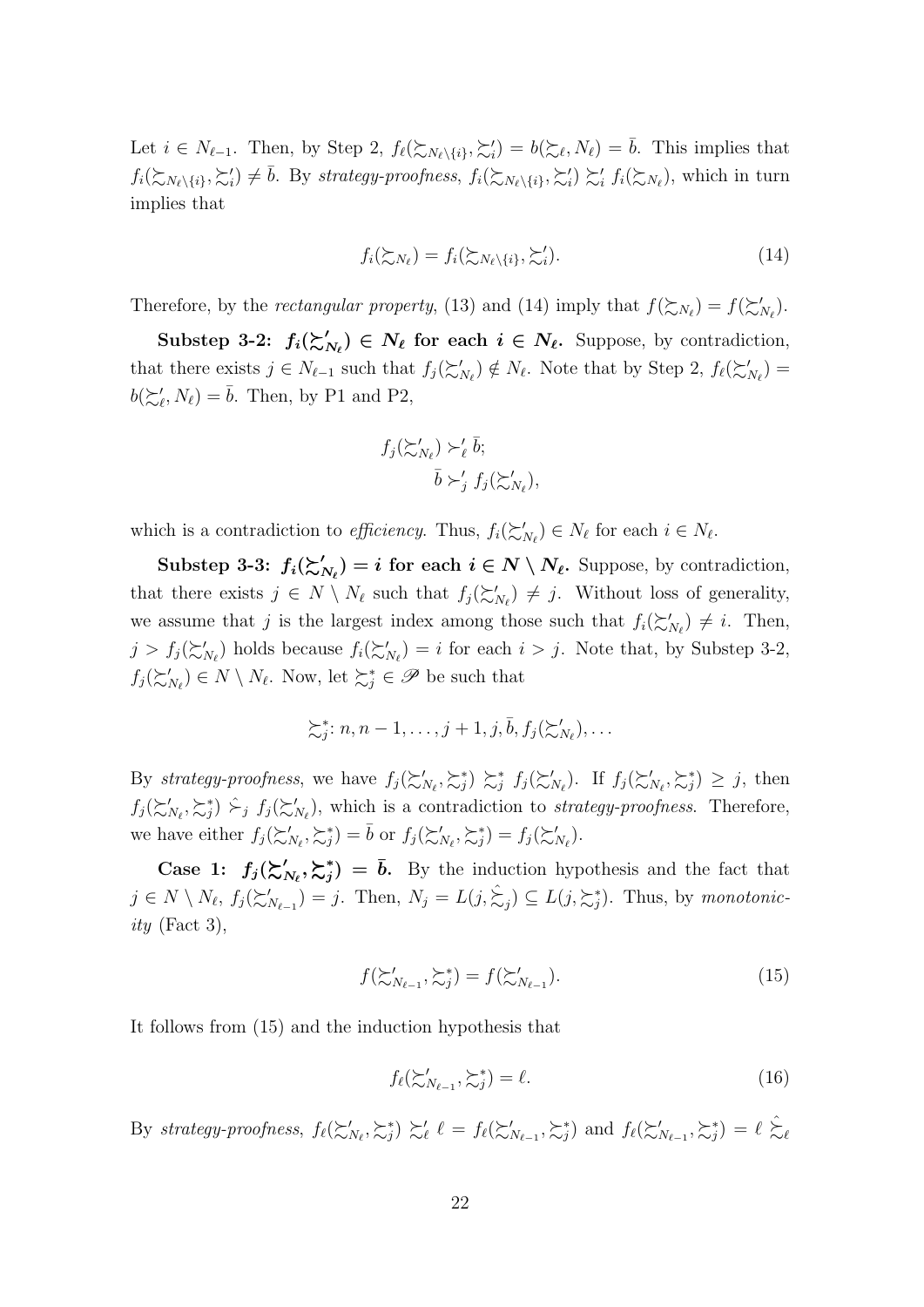$f_{\ell}(\succsim'_{N_{\ell}}, \succsim_{j}^{*})$ , which imply that we have either  $f_{\ell}(\succsim'_{N_{\ell}}, \succsim_{j}^{*}) = \bar{b}$  or  $f_{\ell}(\succsim'_{N_{\ell}}, \succsim_{j}^{*}) = \ell$ . Note that  $f_j(\succsim'_{N_\ell}, \succsim^*_j) = \bar{b}$ , and hence,  $f_\ell(\succsim'_{N_\ell}, \succsim^*_j) \neq \bar{b}$ . Thus,

$$
f_{\ell}(\succsim'_{N_{\ell}}, \succsim_{j}^{*}) = \ell. \tag{17}
$$

By (16) and (17),  $f_{\ell}(\geq'_{N_{\ell-1}}, \geq^*_{j}) = f_{\ell}(\geq'_{N_{\ell}}, \geq^*_{j})$ . This result, together with *nonbossiness*, implies that

$$
f(\mathcal{L}_{N_{\ell-1}}', \mathcal{L}_j^*) = f(\mathcal{L}_{N_\ell}', \mathcal{L}_j^*).
$$
\n(18)

Further, (15) and (18) together imply that

$$
f_j(\succsim'_{N_{\ell}}, \succsim^*_j) = f_j(\succsim'_{N_{\ell-1}}) = j,
$$

in contradiction to  $f_j(\succsim'_{N_\ell}, \succsim^*_j) = \bar{b}$ .

Case 2:  $f_j(\mathcal{z}_{N_\ell}', \mathcal{z}_j^*) = f_j(\mathcal{z}_{N_\ell}')$ . By non-bossiness,  $f(\mathcal{z}_{N_\ell}', \mathcal{z}_j^*) = f(\mathcal{z}_{N_\ell}')$ . Then, since  $f_j(\succsim'_{N_\ell}) \in N \setminus N_\ell$  and  $f_\ell(\succsim'_{N_\ell}) = \overline{b}$  by Step 2,

$$
\bar{b} \succ^*_{j} f_j(\succsim'_{N_{\ell}});
$$
  

$$
f_j(\succsim'_{N_{\ell}}) \succ'_{\ell} \bar{b},
$$

which is a contradiction to *efficiency*.

By Substeps 3-1, 3-2, and 3-3, we have  $f_i(\succsim N_\ell) = i$  for each  $i \in N \setminus N_\ell$  $\Box$ 

### **Proof of Claim 2**

Since agent *n* is the first dictator and  $b(\succsim n, N) = b(\succsim'_{n}, N) = a$ , we have

$$
f_n(\mathbf{L}) = f_n(\mathbf{L}') = a;\tag{19}
$$

$$
N = L(f_n(\succsim'), \succsim'_n) = L(f_n(\succsim'), \succsim_n). \tag{20}
$$

On the other hand, by (19),  $f_i(\succsim') \neq a$  for each  $i \in N \setminus \{n\}$ . This implies that

$$
L(f_i(\succsim'), \succsim'_i) \subseteq L(f_i(\succsim'), \succsim_i) \quad \forall i \in N \setminus \{n\}.
$$
 (21)

Hence *monotonicity* (Fact 3) together with (20) and (21) implies that  $f(\xi) = f(\xi')$ . ¤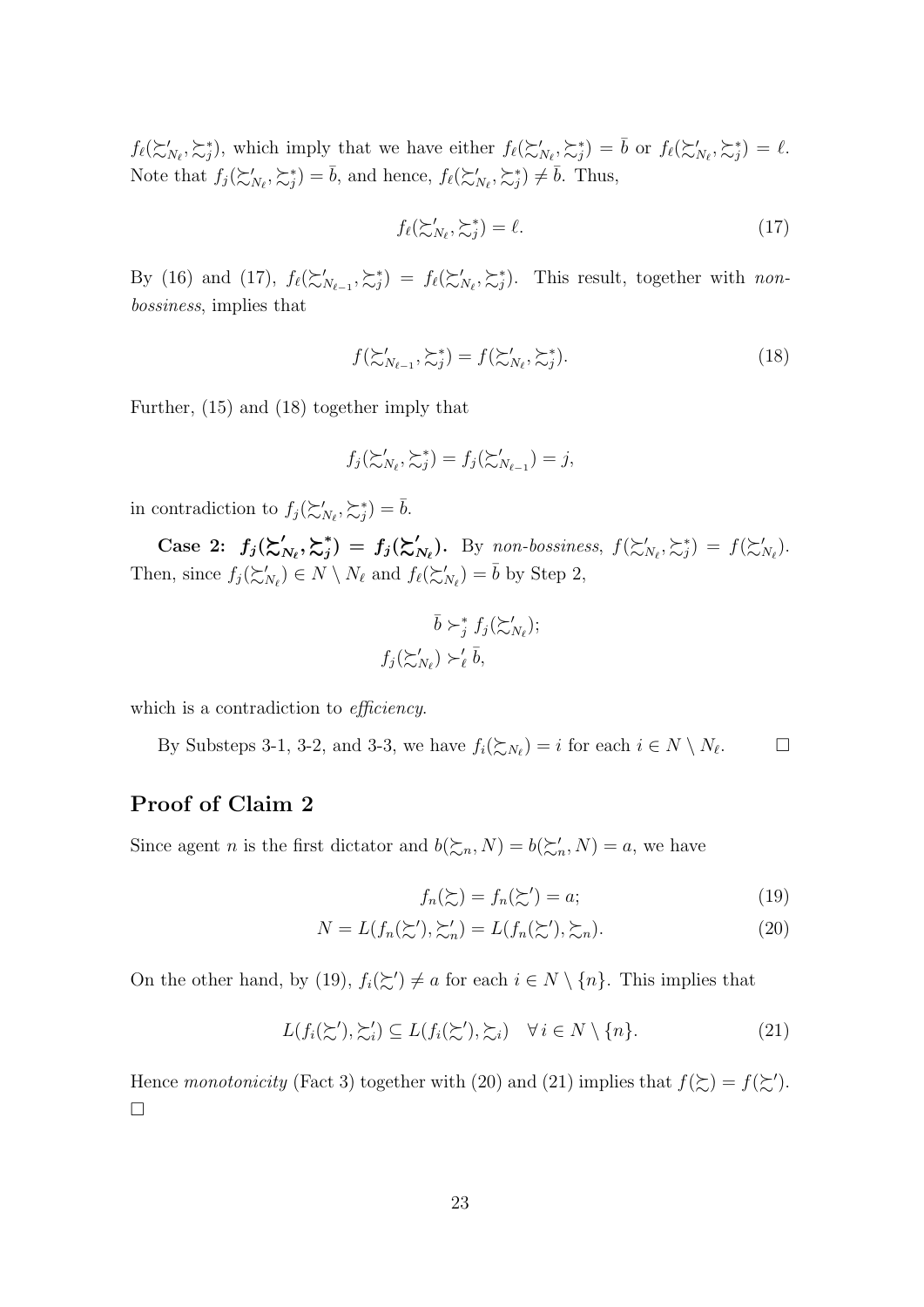# **References**

- Abdulkadiroğlu, A. and T. Sönmez (1998) "Random serial dictatorship and the core from random endowments in house allocation problems," *Econometrica*, **66**, 689–701.
- Abdulkadiroğlu, A. and T. Sönmez (1999) "House allocation with existing tenants," *Journal of Economic Theory*, **88**, 233–260.
- Bird, C.G. (1984) "Group incentive compatibility in a market with indivisible goods," *Economics Letters*, **14**, 309–313.
- Bochet, O. and T. Sakai (2009) "Secure implementation in allotment economies," forthcoming in *Games and Economic Behavior*.
- Cason, T., T. Saijo, T. Sjöström, and T. Yamato (2006) "Secure implementation experiments: do strategy-proof mechanisms really work?" *Games and Economic Behavior*, **57**, 206-235.
- Chen, Y. and T. Sönmez  $(2002)$  "Improving efficiency of on-campus housing: an experimental study," *American Economic Review*, **92**, 1669–1686.
- Chen, Y. and T. Sönmez (2004) "An experimental study of house allocation mechanisms," *Economics Letters*, **83**, 137–140.
- Ehlers, L. (2002) "Coalitional strategy-proof house allocation," *Journal of Economic Theory*, **105**, 298–317.
- Ehlers, L. and B. Klaus (2003a) "Resource-monotonicity for house allocation problems," *International Journal of Game Theory*, **32**, 545–560.
- Ehlers, L. and B. Klaus (2003b) "Coalitional strategy-proofness, resource-monotonicity, and separability for multiple assignment problems," *Social Choice and Welfare*, **21**, 265–280.
- Ehlers, L., B. Klaus, and S. Pápai (2002) "Strategy-proofness and population-monotonicity for house allocation problems," *Journal of Mathematical Economics*, **38**, 329– 339.
- Ergin, H. (2000) "Consistency in house allocation problems," *Journal of Mathematical Economics*, **34**, 77–97.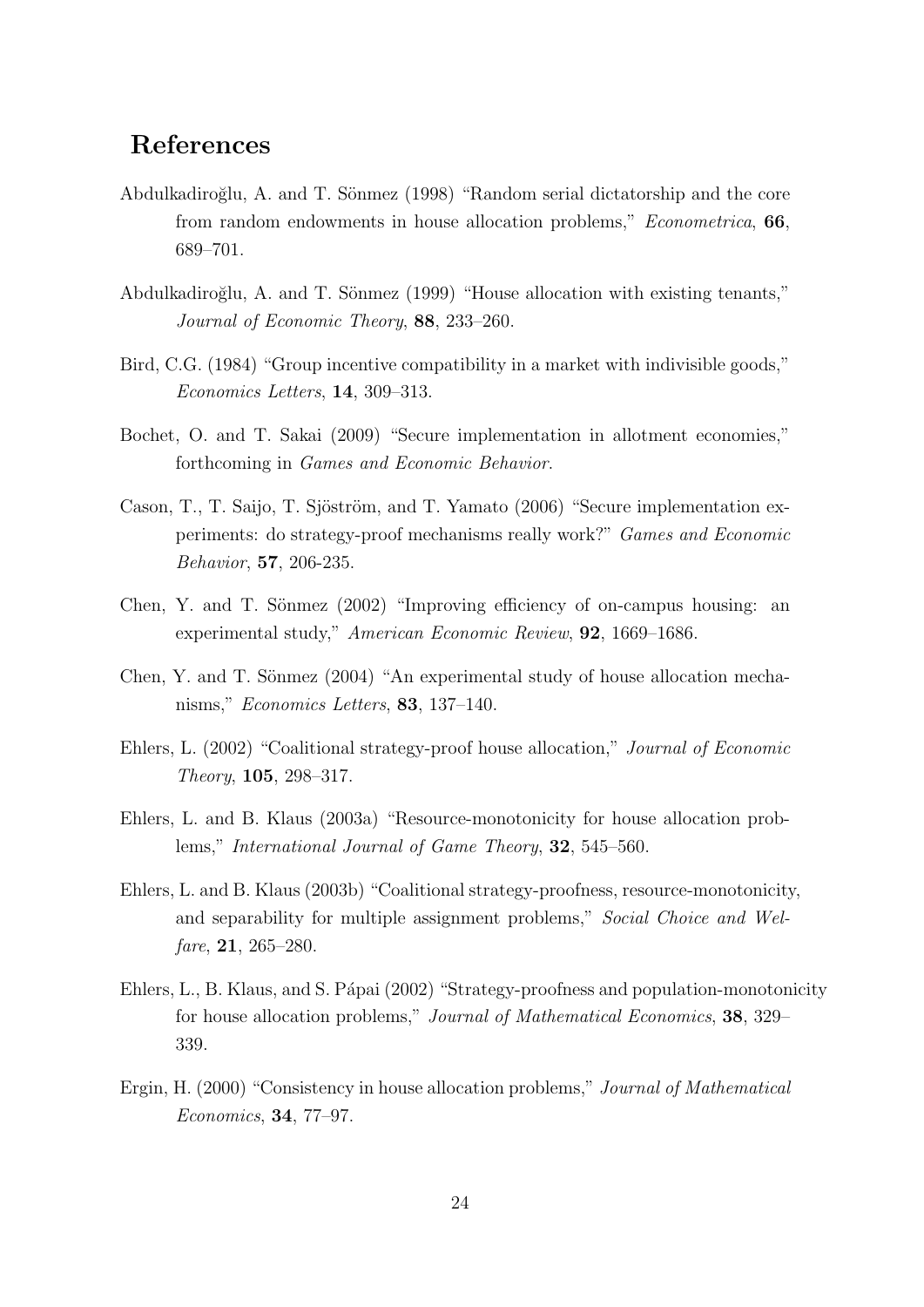- Klaus, B. and E. Miyagawa (2001) "Strategy-proofness, solidarity, and consistency for multiple assignment problems," *International Journal of Game Theory*, **30**, 421–435.
- Ma, J. (1994) "Strategy-proofness and the strict core in a market with indivisibilities," *International Journal of Game Theory*, **23**, 75–83.
- Maskin, E. (1999) "Nash equilibrium and welfare optimality," *Review of Economic Studies*, **66**, 23–38.
- Miyagawa, E. (2002) "Strategy-proofness and the core in house allocation problems," *Games and Economic Behavior*, **38**, 347–361.
- Mizukami, H. and T. Wakayama (2007) "Dominant strategy implementation in economic environments," *Games and Economic Behavior*, **60**, 307–325.
- Mizukami, H. and T. Wakayama (2009) "Secure implementation: an alternative characterization," mimeo.
- Pápai, S. (2000) "Strategyproof assignment by hierarchical exchange," *Econometrica*, **68**, 1403–1433.
- Pápai, S. (2001) "Strategyproof and nonbossy multiple assignments," *Journal of Public Economic Theory*, **3**, 257–271.
- Roth, A.E. (1982) "Incentive compatibility in a market with indivisible goods," *Economics Letters*, **9**, 127–132.
- Roth, A.E. and A. Postlewaite (1977) "Weak versus strong domination in a market with indivisible goods," *Journal of Mathematical Economies*, **4**, 131–137.
- Roth, A.E., T. Sönmez, and U. Ünver (2004) "Kidney exchange," *Quarterly Journal of Economics*, **119**, 457–488.
- Saijo, T., T. Sjöström, and T. Yamato (2004) "Secure implementation," COE Discussion Paper Series No. 8, Osaka University.
- Saijo, T., T. Sjöström, and T. Yamato (2007) "Secure implementation," *Theoretical Economics*, **2**, 203–229.
- Shapley, L. and H. Scarf (1974) "On cores and indivisibility," *Journal of Mathematical Economics*, **1**, 23–37.